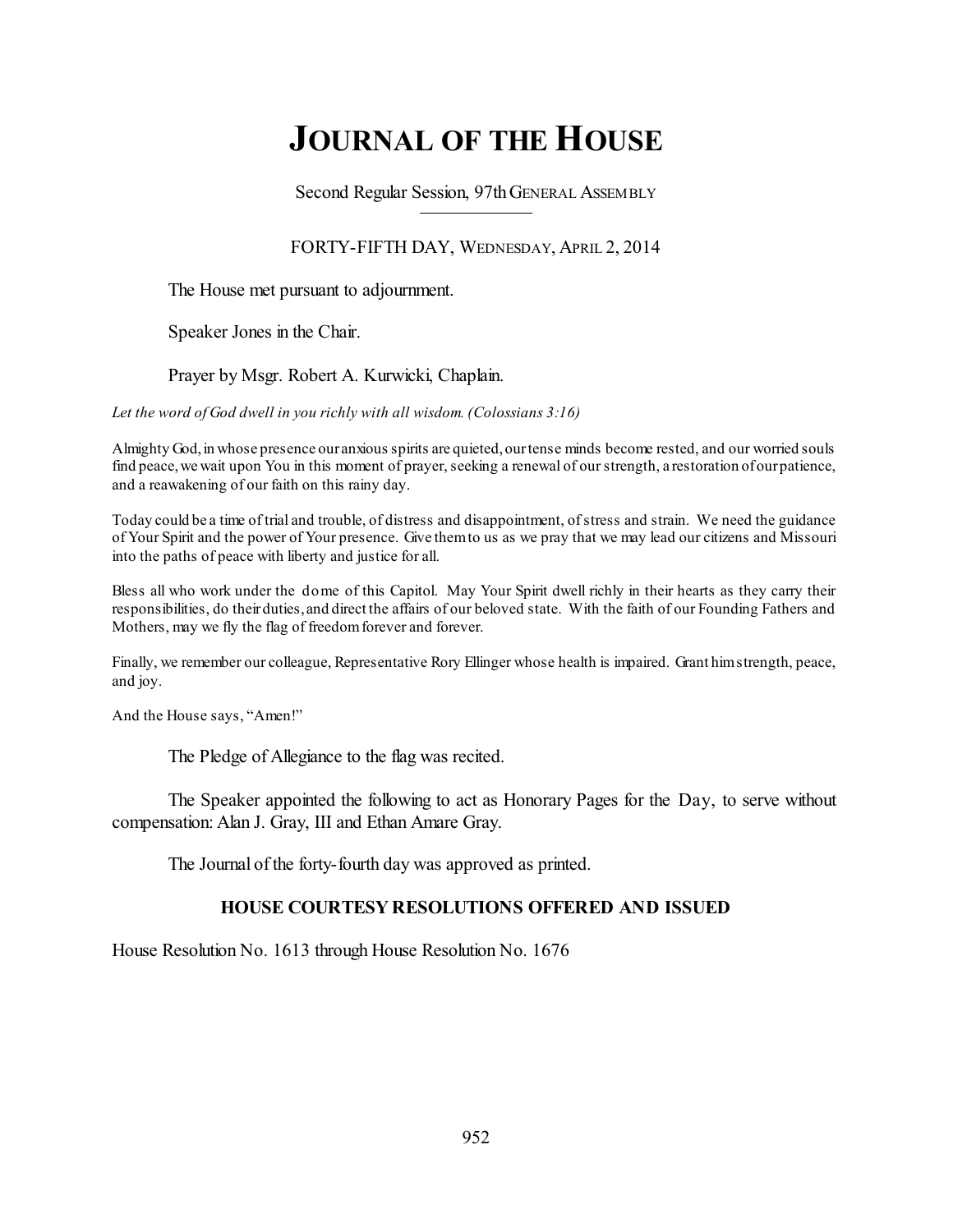## **SECOND READING OF HOUSE JOINT RESOLUTIONS**

The following House Joint Resolutions were read the second time:

**HJR 88**, relating to the General Assembly.

**HJR 89**, relating to congressional and legislative redistricting.

**HJR 90**, relating to early voting.

**HJR 91**, relating to a sales tax increase for education.

**HJR 92**, relating to recall of elected public officials.

## **SECOND READING OF HOUSE BILLS**

The following House Bills were read the second time:

**HB 2246**, relating to funding for Missouri land grant institutions.

**HB 2247**, relating to the purchase of a firearm.

**HB 2248**, relating to the Amber Alert System.

**HB 2249**, relating to the Missouri Accountability Portal.

**HB 2250**, relating to representation during administrative hearings in matters relating to tax assessments.

**HB 2251**, relating to payment due discharged employees.

**HB 2252**, relating to solid waste management districts.

**HB 2253**, relating to the purchase of motor vehicles.

**HB 2254**, relating to taxation.

**HB 2255**, relating to taxation.

**HB 2256**, relating to state enforcement of federal regulations.

**HB 2257**, relating to virtual schools.

**HB 2258**, relating to recall of certain officers of cities of the fourth classification.

**HB 2259**, relating to disqualification of candidates for election to public office.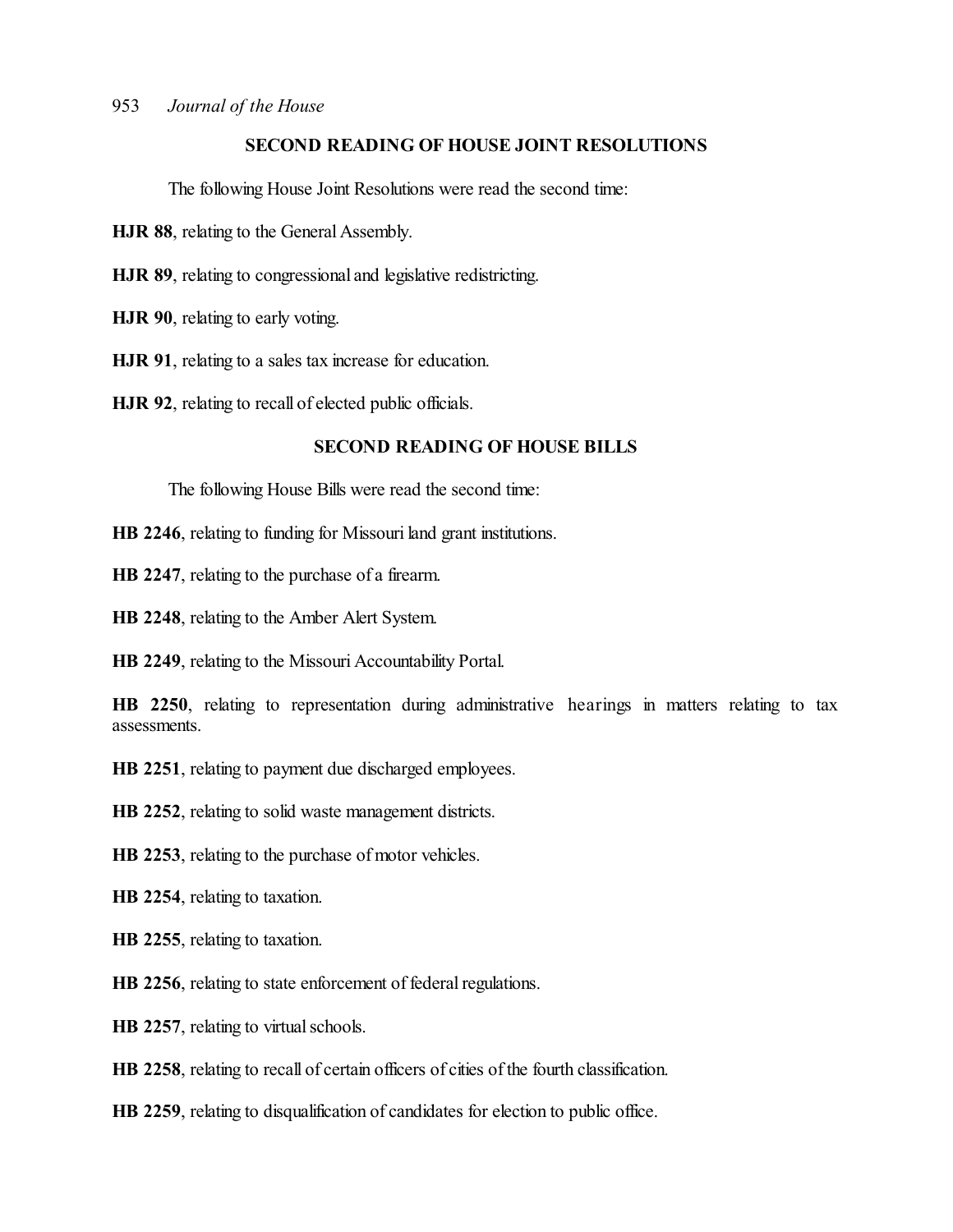**HB 2260**, relating to notaries public.

**HB 2261**, relating to election authorities.

**HB 2262**, relating to service dogs.

**HB 2263**, relating to the carrying over of legislation filed in the first regular session of a general assembly.

**HB 2264**, relating to the carrying of concealed firearms.

**HB 2265**, relating to elementary and secondary education.

**HB 2266**, relating to the Motorcycle Safety Trust Fund.

**HB 2267**, relating to the establishment of the Department of MO HealthNet.

**HB 2268**, relating to a tax credit for companies with an employee stock ownership program.

**HB 2269**, relating to holding cells for minors.

**HB 2270**, relating to the restoration of the civil right to ship, transport, possess, or receive a firearm.

**HB 2271**, relating to early voting.

**HB 2272**, relating to bidding for public contracts.

**HB 2273**, relating to taxation.

**HB 2274**, relating to state printing.

**HB 2275**, relating to trailer license plates.

**HB 2276**, relating to workers' compensation.

**HB 2277**, relating to the sale of cottage foods.

**HB 2278**, relating to the Department of Transportation Utility Corridor.

**HB 2279**, relating to bicycle operation on state roadways.

**HB 2280**, relating to highway designations.

**HB 2281**, relating to Workers' Compensation Insurance.

**HB 2282**, relating to nonjudicial foreclosure proceedings.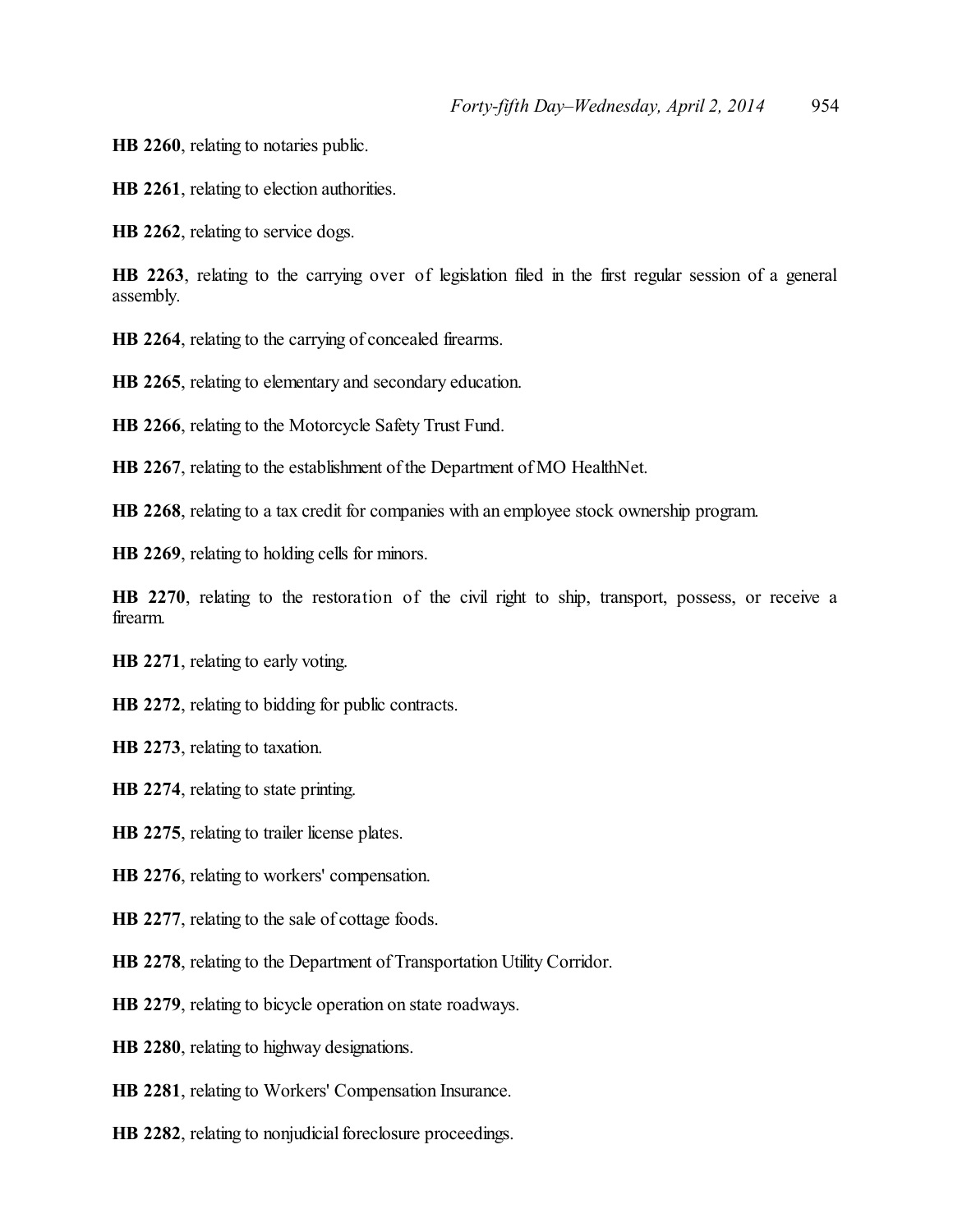**HB 2283**, relating to security deposits.

**HB 2284**, relating to child care facilities.

**HB 2285**, relating to pharmacy licensure.

**HB 2286**, relating to school board elections in urban districts.

**HB 2287**, relating to electronic signatures.

**HB 2288**, relating to service of process in civil actions.

**HB 2289**, relating to the State Soil and Water Districts Commission.

**HB 2290**, relating to income taxes.

**HB 2291**, relating to the Historic Revitalization Act.

**HB 2292**, relating to unexpended appropriations.

**HB 2293**, relating to the ENFORCE the Laws Act of 2014.

**HB 2294**, relating to the Ozark National Scenic Riverways.

**HB 2295**, relating to school district performance.

**HB 2296**, relating to employment security.

**HB 2297**, relating to disqualification from unemployment benefits.

**HB 2298**, relating to recognition for student participation in the Constitution Project of the Missouri Supreme Court.

**HB 2299**, relating to counties with unaccredited schools.

**HB 2300**, relating to election campaigns.

#### **SECOND READING OF SENATE BILL**

The following Senate Bill was read the second time:

**SS#3 SCS SBs 509 & 496**, relating to income taxes.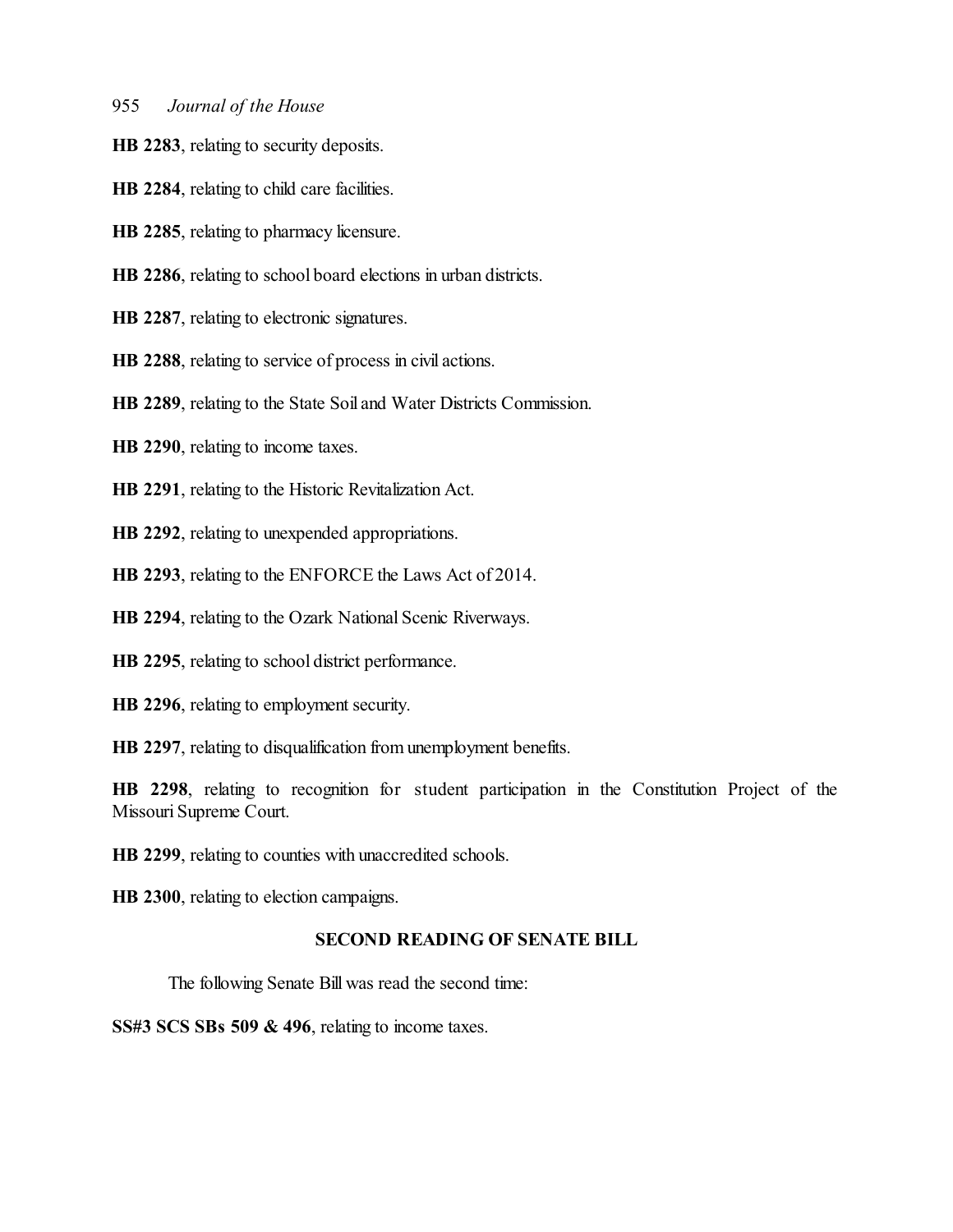## **PERFECTION OF HOUSE BILLS**

**HCS HB 1303**, relating to religious liberties of students, was taken up by Representative Haahr.

# Representative Ellington offered **House Amendment No. 1**.

Representative Austin raised a point of order that **House Amendment No. 1** goes beyond the scope of the bill.

The Chair ruled the point of order well taken.

Representative Diehl moved the previous question.

Which motion was adopted by the following vote:

AYES: 100

| Allen               | Anderson           | Austin         | Bahr           | <b>Barnes</b>   |
|---------------------|--------------------|----------------|----------------|-----------------|
| <b>Bernskoetter</b> | Berry              | <b>Brattin</b> | <b>Brown</b>   | <b>Burlison</b> |
| Cierpiot            | Conway 104         | Cookson        | Cox            | Crawford        |
| Cross               | Curtman            | Diehl          | Dohrman        | Dugger          |
| Elmer               | Engler             | Entlicher      | Fitzpatrick    | Fitzwater       |
| Flanigan            | Fraker             | Franklin       | Frederick      | Funderburk      |
| Gannon              | Gosen              | Grisamore      | Guernsey       | Haahr           |
| Haefner             | Hansen             | Hicks          | Higdon         | Hinson          |
| Hoskins             | Hough              | Houghton       | Hurst          | Johnson         |
| Jones 50            | Justus             | Keeney         | Kelley 127     | Koenig          |
| Kolkmeyer           | Korman             | Lair           | Lant           | Lauer           |
| Leara               | Lichtenegger       | Love           | Lynch          | <b>Marshall</b> |
| McCaherty           | McGaugh            | Miller         | Molendorp      | Moon            |
| Morris              | Muntzel            | Neely          | Parkinson      | Pfautsch        |
| Phillips            | Pogue              | Redmon         | Rehder         | Reiboldt        |
| Remole              | Rhoads             | Richardson     | Riddle         | Ross            |
| Rowden              | Rowland            | Scharnhorst    | Schatz         | Schieber        |
| Shull               | Shumake            | Solon          | Sommer         | Stream          |
| Swan                | Thomson            | Torpey         | Walker         | White           |
| Wieland             | Wilson             | Wood           | <b>Zerr</b>    | Mr. Speaker     |
| <b>NOES: 049</b>    |                    |                |                |                 |
| Anders              | <b>Black</b>       | <b>Bums</b>    | <b>Butler</b>  | Carpenter       |
| Colona              | Conway 10          | Curtis         | Dunn           | Ellington       |
| English             | Englund            | Frame          | Gardner        | Harris          |
| Hubbard             | Kelly 45           | Kirkton        | Kratky         | LaFaver         |
| May                 | Mayfield           | McCann Beatty  | McDonald       | McKenna         |
| McManus             | McNeil             | Meredith       | Mims           | Mitten          |
| Montecillo          | Morgan             | Newman         | <b>Nichols</b> | Norr            |
| Otto                | Pace               | Peters         | Pierson        | Rizzo           |
| Roorda              | Runions            | Schieffer      | Schupp         | Smith           |
| Swearingen          | <b>Walton Gray</b> | Webber         | Wright         |                 |

PRESENT: 000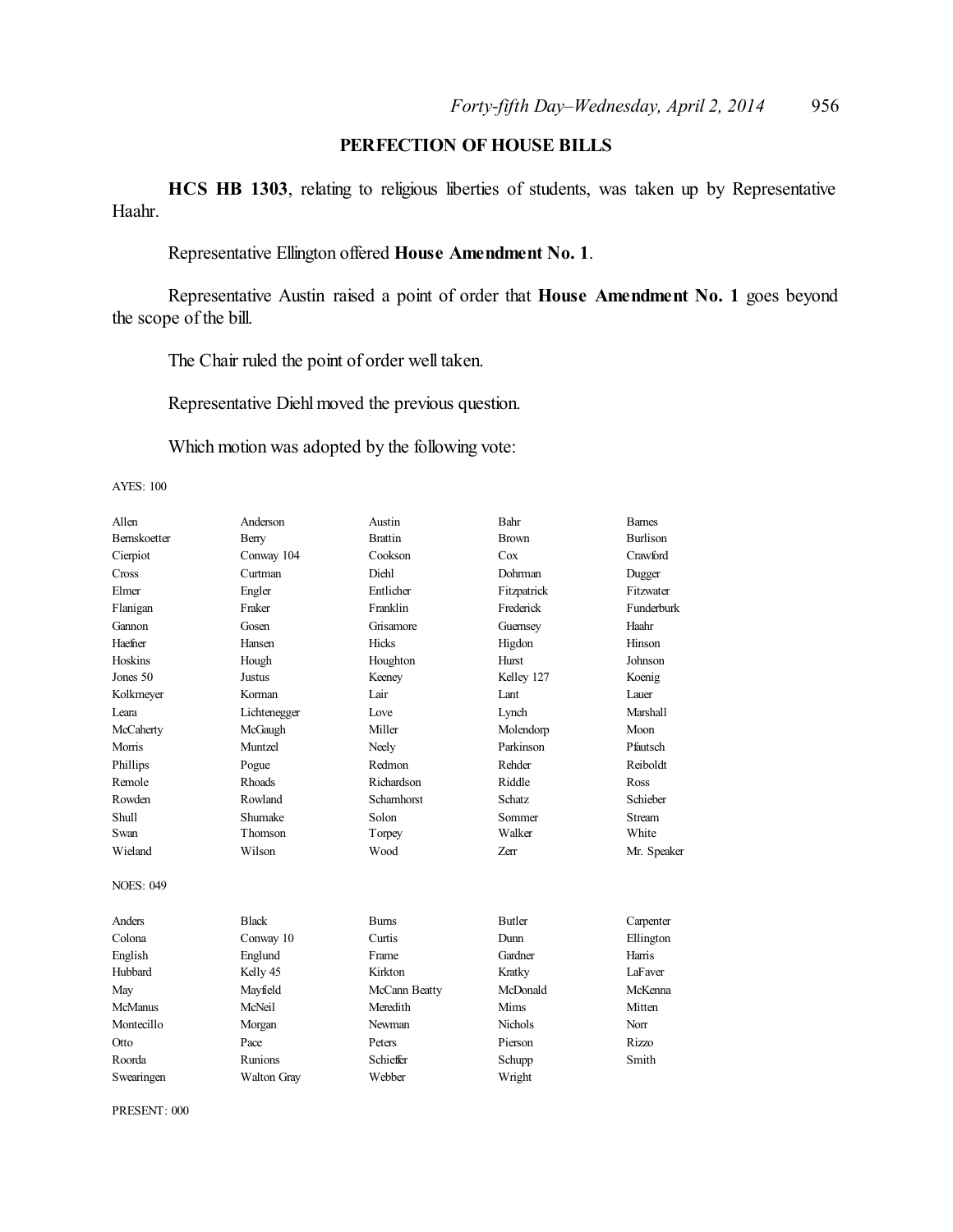ABSENT WITH LEAVE: 011

| Comejo  | Davis  | Ellinger  | Gatschenberger | Hampton |
|---------|--------|-----------|----------------|---------|
| Hodges  | Hummel | Messenger | Neth           | Pike    |
| Spencer |        |           |                |         |

VACANCIES: 003

# On motion of Representative Haahr, **HCS HB 1303** was adopted.

On motion of Representative Haahr, **HCS HB 1303** was ordered perfected and printed by the following vote:

AYES: 128

| Allen               | Anderson        | Austin            | Bahr           | <b>Barnes</b> |
|---------------------|-----------------|-------------------|----------------|---------------|
| <b>Bernskoetter</b> | Berry           | <b>Black</b>      | <b>Brattin</b> | <b>Brown</b>  |
| <b>Burlison</b>     | Butler          | Carpenter         | Cierpiot       | Conway 10     |
| Conway 104          | Cookson         | Cox               | Crawford       | Cross         |
| Curtman             | Diehl           | Dohrman           | Dugger         | Ellington     |
| Elmer               | Engler          | English           | Englund        | Entlicher     |
| Fitzpatrick         | Fitzwater       | Flanigan          | Fraker         | Frame         |
| Franklin            | Frederick       | <b>Funderburk</b> | Gannon         | Gosen         |
| Grisamore           | Guernsey        | Haahr             | Haefner        | Hampton       |
| Harris              | Hicks           | Higdon            | Hinson         | Hoskins       |
| Hough               | Houghton        | Hubbard           | Hurst          | Johnson       |
| Jones 50            | <b>Justus</b>   | Keeney            | Kelley 127     | Kelly 45      |
| Koenig              | Kolkmeyer       | Korman            | Kratky         | Lair          |
| Lant                | Lauer           | Leara             | Lichtenegger   | Love          |
| Lynch               | <b>Marshall</b> | Mayfield          | McCaherty      | McCann Beatty |
| McDonald            | McGaugh         | McKenna           | <b>McManus</b> | McNeil        |
| Miller              | Mims            | Molendorp         | Montecillo     | Moon          |
| Morris              | Muntzel         | Neely             | Nichols        | Norr          |
| Parkinson           | Pfautsch        | Phillips          | Pogue          | Redmon        |
| Rehder              | Reiboldt        | Remole            | <b>Rhoads</b>  | Richardson    |
| Riddle              | Rizzo           | Roorda            | Ross           | Rowden        |
| Rowland             | Runions         | Schamhorst        | Schatz         | Schieber      |
| Schieffer           | <b>Shull</b>    | Shumake           | Solon          | Sommer        |
| Stream              | Swan            | Thomson           | Torpey         | Walker        |
| Webber              | White           | Wieland           | Wilson         | Wood          |
| Wright              | Zerr            | Mr. Speaker       |                |               |
| <b>NOES: 020</b>    |                 |                   |                |               |
| Anders              | <b>Burns</b>    | Colona            | Curtis         | Dunn          |
| Gardner             | Hummel          | Kirkton           | LaFaver        | May           |
| Meredith            | Mitten          | Morgan            | Newman         | Otto          |
| Pierson             | Schupp          | Smith             | Swearingen     | Walton Gray   |
|                     |                 |                   |                |               |

#### PRESENT: 002

Pace Peters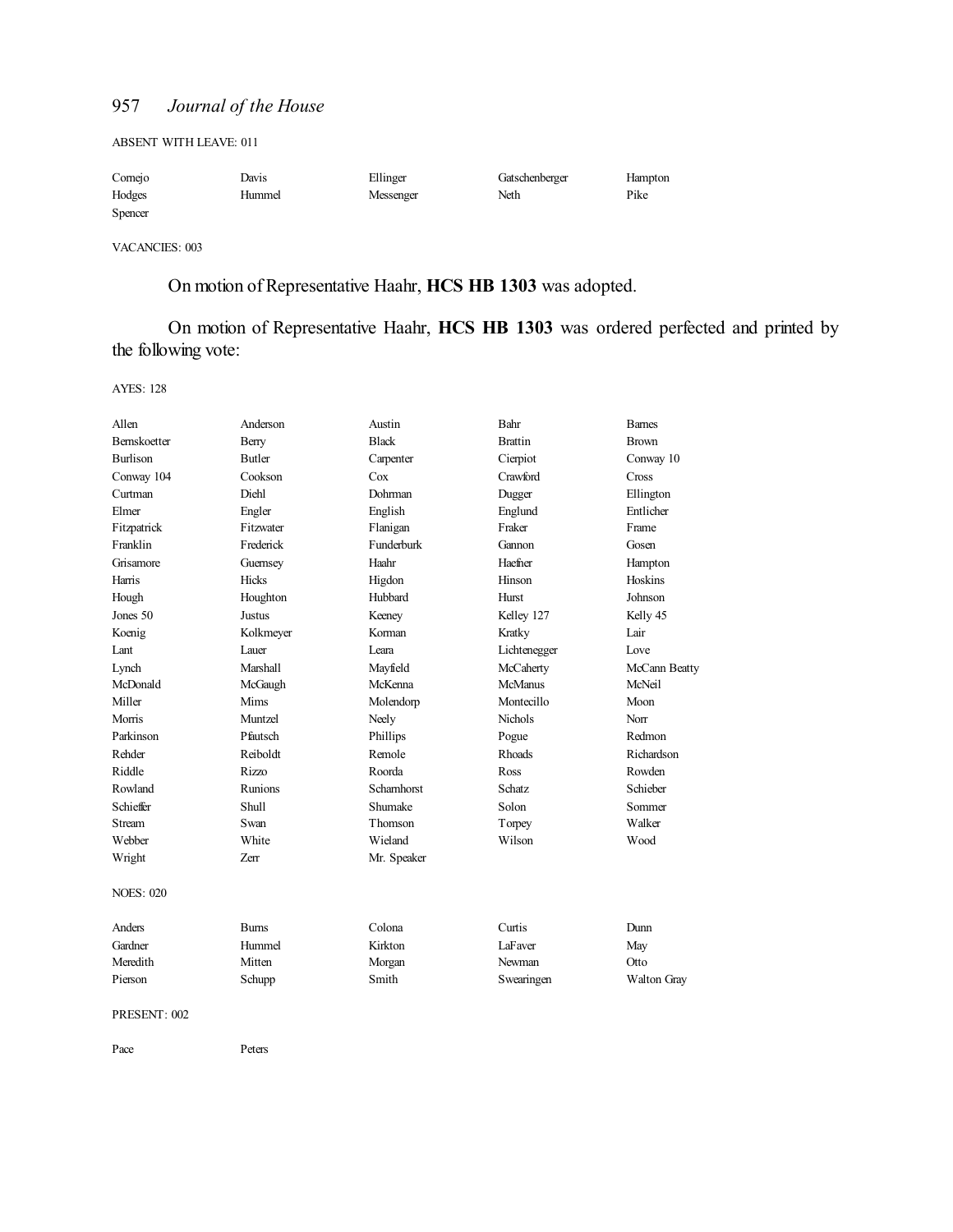ABSENT WITH LEAVE: 010

| Comejo | Davis     | Ellinger | Gatschenberger | Hansen  |
|--------|-----------|----------|----------------|---------|
| Hodges | Messenger | Neth     | Pike           | Spencer |

VACANCIES: 003

**HCS HBs 1235 & 1214**, relating to weight limitations for vehicles hauling livestock and agricultural products, was taken up by Representative Hoskins.

#### Representative Fitzwater offered **House Amendment No. 1**.

#### *House Amendment No. 1*

AMEND House Committee Substitute for House Bill Nos. 1235 & 1214, Page 1, Lines 2-3 in the title, by deleting the words "weight limitations for"; and

Further amend said bill, Page 1, Section A, Line 2, by inserting after all of said section and line the following:

"301.010. As used in this chapter and sections 304.010 to 304.040, 304.120 to 304.260, and sections 307.010 to 307.175, the following terms mean:

(1) "All-terrain vehicle", any motorized vehicle manufactured and used exclusively for off-highway use which is fifty inches or less in width, with an unladen dry weight of one thousand five hundred pounds or less, traveling on three, four or more nonhighway tires, with a seat designed to be straddled by the operator, or with a seat designed to carry more than one person, and handlebars for steering control;

(2) "Automobile transporter", any vehicle combination designed and used specifically for the transport of assembled motor vehicles;

(3) "Axle load", the total load transmitted to the road by all wheels whose centers are included between two parallel transverse vertical planes forty inches apart, extending across the full width of the vehicle;

(4) "Boat transporter", any vehicle combination designed and used specifically to trans port assembled boats and boat hulls;

(5) "Body shop", a business that repairs physical damage on motor vehicles that are not owned by the shop or its officers or employees by mending, straightening, replacing body parts, or painting;

(6) "Bus", a motor vehicle primarily for the transportation of a driver and eight or more passengers but not including shuttle buses;

(7) "Commercial motor vehicle", a motor vehicle designed or regularly used for carrying freight and merchandise, or more than eight passengers but not including vanpools orshuttle buses;

(8) "Cotton trailer", a trailer designed and used exclusively for transporting cotton at speeds less than forty miles per hour fromfield to field or fromfield to market and return;

(9) "Dealer", any person, firm, corporation, association, agent or subagent engaged in the sale or exchange of new, used or reconstructed motor vehicles or trailers;

(10) "Director" or "director of revenue", the director of the department of revenue;

(11) "Driveaway operation":

(a) The movement of a motor vehicle or trailer by any person or motor carrier other than a dealer over any public highway, under its own power singly, or in a fixed combination of two or more vehicles, for the purpose of delivery for sale or for delivery either before or after sale;

(b) The movement of any vehicle or vehicles, not owned by the transporter, constituting the commodity being transported, by a person engaged in the business of furnishing drivers and operators for the purpose of transporting vehicles in transit fromone place to another by the driveaway or towaway methods; or

(c) The movement of a motor vehicle by any person who is lawfully engaged in the business of trans porting or delivering vehicles that are not the person's own and vehicles of a type otherwise required to be registered, by the driveaway or towaway methods, from a point of manufacture, assembly or distribution or from the owner of the vehicles to a dealer or sales agent of a manufacturer or to any consignee designated by the shipper or consignor;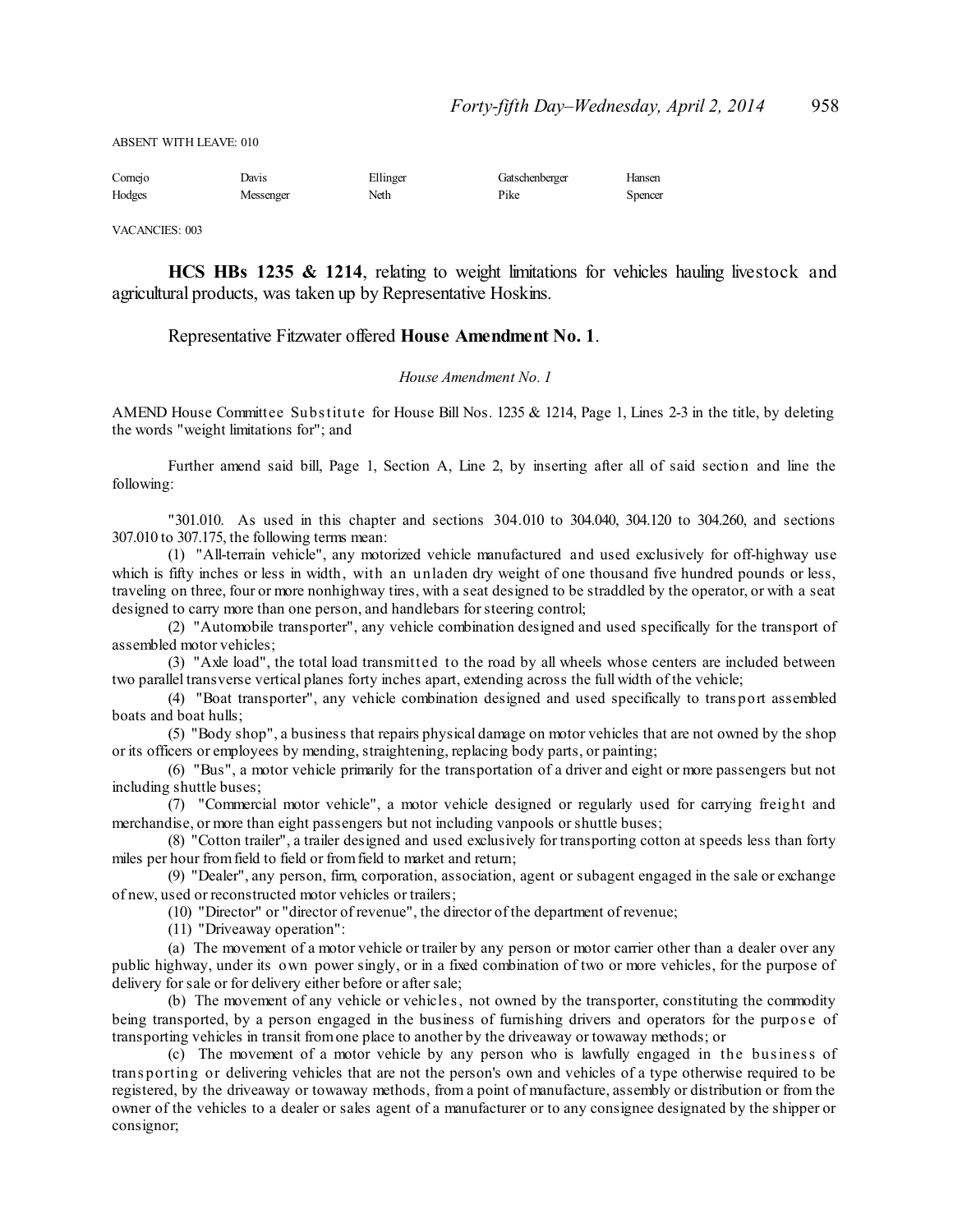(12) "Dromedary", a box, deck, or plate mounted behind the cab and forward of the fifth wheel on the frame of the power unit of a truck tractor-semitrailer combination. A truck tractor equipped with a dromedary may carry part of a load when operating independently or in a combination with a semitrailer;

(13) "Farmtractor", a tractor used exclusively for agricultural purposes;

(14) "Fleet", any group of ten or more motor vehicles owned by the same owner;

(15) "Fleet vehicle", a motor vehicle which is included as part of a fleet;

(16) "Fullmount" , a vehicle mounted completely on the frame of either the first or last vehicle in a saddlemount combination;

(17) "Gross weight", the weight of vehicle and/or vehicle combination without load, plus the weight of any load thereon;

(18) "Hail-damaged vehicle", any vehicle, the body of which has become dented as the result of the impact of hail;

(19) "Highway", any public thoroughfare for vehicles, including state roads, county roads and public streets, avenues, boulevards, parkways or alleys in any municipality;

(20) "Improved highway", a highway which has been paved with gravel, macadam, concrete, brick or asphalt, or surfaced in such a manner that it shall have a hard, smooth surface;

(21) "Intersecting highway", any highway which joins another, whether or not it crosses the same;

(22) "Junk vehicle", a vehicle which is incapable of operation or use upon the highways and has no resale value except as a source of parts orscrap, and shall not be titled or registered;

(23) "Kit vehicle", a motor vehicle assembled by a person other than a generally recognized manufacturer of motor vehicles by the use of a glider kit or replica purchased from an authorized manufacturer and accompanied by a manufacturer's statement of origin;

(24) "Land improvement contractors' commercial motor vehicle", any not-for-hire commercial motor vehicle the operation of which is confined to:

(a) An area that extends not more than a radius of one hundred miles from its home bas e of operations when transporting its owner's machinery, equipment, or auxiliary supplies to or from projects involving soil and water conservation, or to and fromequipment dealers' maintenance facilities for maintenance purposes; or

(b) An area that extends not more than a radius of fifty miles from its home base of operations when transporting its owner's machinery, equipment, or auxiliary supplies to or fromprojects not involving soil and water conservation. Nothing in this subdivision shall be construed to prevent any motor vehicle frombeing registered as a commercial motor vehicle or local commercial motor vehicle;

(25) "Local commercial motor vehicle", a commercial motor vehicle whose operations are confined solely to a municipality and that area extending not more than fifty miles therefrom, or a commercial motor vehicle whose property-carrying operations are confined solely to the transportation of property owned by any person who is the owner or operator ofsuch vehicle to or froma farmowned by such person or under the person's control by virtue of a landlord and tenant lease; provided that any such property transported to any such farmis for use in the operation ofsuch farm;

(26) "Local log truck", a commercial motor vehicle which is registered pursuant to this chapter to operate as a motor vehicle on the public highways of this state, used exclusively in this state, used to transport **any form or type of** harvested forest products, operated solely at a forested site and in an area extending not more than a **[**one**] two** hundred-mile radius from such site, carries a load with dimensions not in excess of twenty-five cubic yards per two axles with dual wheels, and when operated on the nationalsystemof interstate and defense highways described in Title 23, Section 103(e) of the United States Code, such vehicle shall not exceed the weight limits of section 304.180, does not have more than four axles, and does not pull a trailer which has more than two axles. Harvesting equipment which is us ed specifically for cutting, felling, trimming, delimbing, debarking, chipping, skidding, loading, unloading, and stacking may be transported on a local log truck. A local log truck may not exceed the limits required by law, however, if the truck does exceed such limits as determined by the inspecting officer, then notwithstanding any other provisions of law to the contrary, such truck shall be subject to the weight limits required by such sections as licensed for eighty thousand pounds;

(27) "Local log truck tractor", a commercial motor vehicle which is registered under this chapter to operate as a motor vehicle on the public highways of this state, used exclusively in this state, used to transport **any form or type of** harvested forest products, operated solely at a forested site and in an area extending not more than a **[**one**] two** hundred-mile radius from such site, operates with a weight not exceeding twenty-two thousand four hundred pounds on one axle or with a weight not exceeding forty-four thousand eight hundred pounds on any tandem axle, and when operated on the national system of interstate and defense highways described in Title 23, Section 103(e) of the United States Code, such vehicle does not exceed the weight limits contained in section 304.180, and does not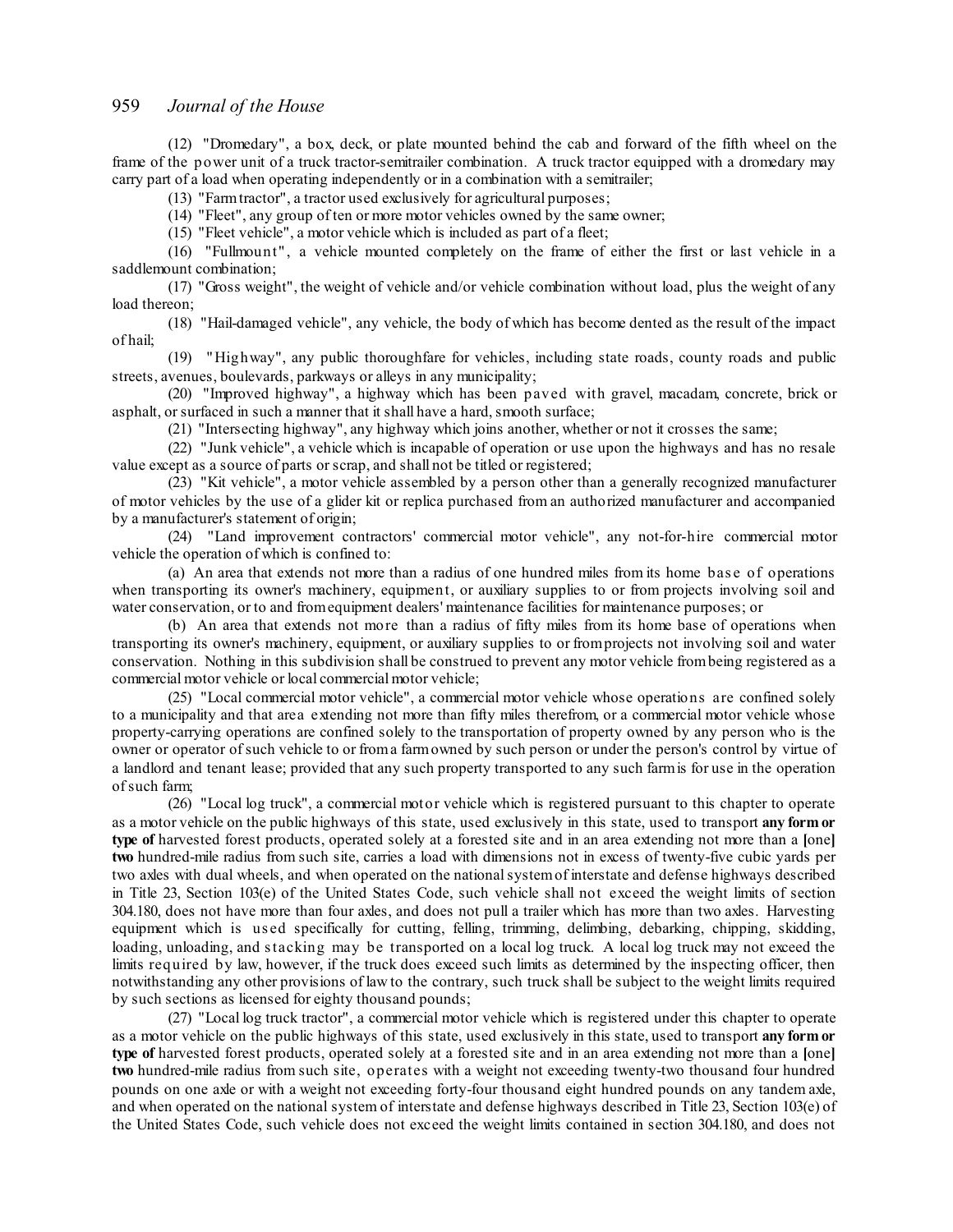have more than three axles and does not pull a trailer which has more than two axles. Violations of axle weight limitations shall be subject to the load limit penalty as described for in sections 304.180 to 304.220;

(28) "Local transit bus", a bus whose operations are confined wholly within a municipal corporation, or wholly within a municipal corporation and a commercial zone, as defined in section 390.020, adjacent thereto, forming a part of a public transportation system within such municipal corporation and such municipal corporation and adjacent commercial zone;

(29) "Log truck", a vehicle which is not a local log truck or local log truck tractor and is used exclusively to trans port harvested forest products to and from forested sites which is registered pursuant to this chapter to operate as a motor vehicle on the public highways of this state for the transportation of harvested forest products;

(30) "Major component parts", the rear clip, cowl, frame, body, cab, front-end assembly, and front clip, as those terms are defined by the director of revenue pursuant to rules and regulations or by illustrations;

(31) "Manufacturer", any person, firm, corporation or association engaged in the business of manufacturing or assembling motor vehicles, trailers or vessels forsale;

(32) "Motor change vehicle", a vehicle manufactured prior to August, 1957, which receives a new, rebuilt or used engine, and which used the numberstamped on the original engine as the vehicle identification number;

(33) "Motor vehicle", any self-propelled vehicle not operated exclusively upon tracks, except farmtractors;

(34) "Motor vehicle primarily for business use", any vehicle other than a recreational motor vehicle, motorcycle, motortricycle, or any commercial motor vehicle licensed for over twelve thousand pounds:

(a) Offered for hire or lease; or

(b) The owner of which also owns ten or more such motor vehicles;

(35) "Motorcycle", a motor vehicle operated on two wheels;

(36) "Motorized bicycle", any two-wheeled or three-wheeled device having an automatic transmission and a motor with a cylinder capacity of not more than fifty cubic centimeters, which produces less than three gross brake horsepower, and is capable of propelling the device at a maximum speed of not more than thirty miles per hour on level ground;

(37) "Motortricycle", a motor vehicle operated on three wheels, including a motorcycle while operated with any conveyance, temporary or otherwise, requiring the use of a third wheel. A motortricycle shall not be included in the definition of all-terrain vehicle;

(38) "Municipality", any city, town or village, whether incorporated or not;

(39) "Nonresident", a resident of a state or country other than the state of Missouri;

(40) "Non-USA-std motor vehicle", a motor vehicle not originally manufactured in compliance with United States emissions orsafety standards;

(41) "Operator", any person who operates or drives a motor vehicle;

(42) "Owner", any person, firm, corporation or association, who holds the legal title to a vehicle or in the event a vehicle is the subject of an agreement for the conditionalsale or lease thereof with the right of purchase upon performance of the conditions stated in the agreement and with an immediate right of possession vested in the conditional vendee or lessee, or in the event a mortgagor of a vehicle is entitled to possession, then such conditional vendee or lessee or mortgagor shall be deemed the owner for the purpose of this law;

(43) "Public garage", a place of business where motor vehicles are housed, stored, repaired, reconstructed or repainted for persons other than the owners or operators ofsuch place of business;

(44) "Rebuilder", a business that repairs or rebuilds motor vehicles owned by the rebuilder, but does not include certificated common or contract carriers of persons or property;

(45) "Reconstructed motor vehicle", a vehicle that is altered from its original construction by the addition or substitution of two or more new or used major component parts, excluding motor vehicles made from all new parts, and new multistage manufactured vehicles;

(46) "Recreational motor vehicle", any motor vehicle designed, constructed or substantially modified so that it may be used and is used for the purposes of temporary housing quarters, including therein sleeping and eating facilities which are either permanently attached to the motor vehicle or attached to a unit which is securely attached to the motor vehicle. Nothing herein shall prevent any motor vehicle from being registered as a commercial motor vehicle if the motor vehicle could otherwise be so registered;

(47) "Recreational off-highway vehicle", any motorized vehicle manufactured and used exclusively for offhighway use which is sixty-four inches or less in width, with an unladen dry weight of two thousand pounds or less, traveling on four or more nonhighway tires, with a nonstraddle seat, and steering wheel, which may have access to ATVtrails;

(48) "Rollback or car carrier", any vehicle specifically designed to transport wrecked, disabled or otherwise inoperable vehicles, when the transportation is directly connected to a wrecker or towing service;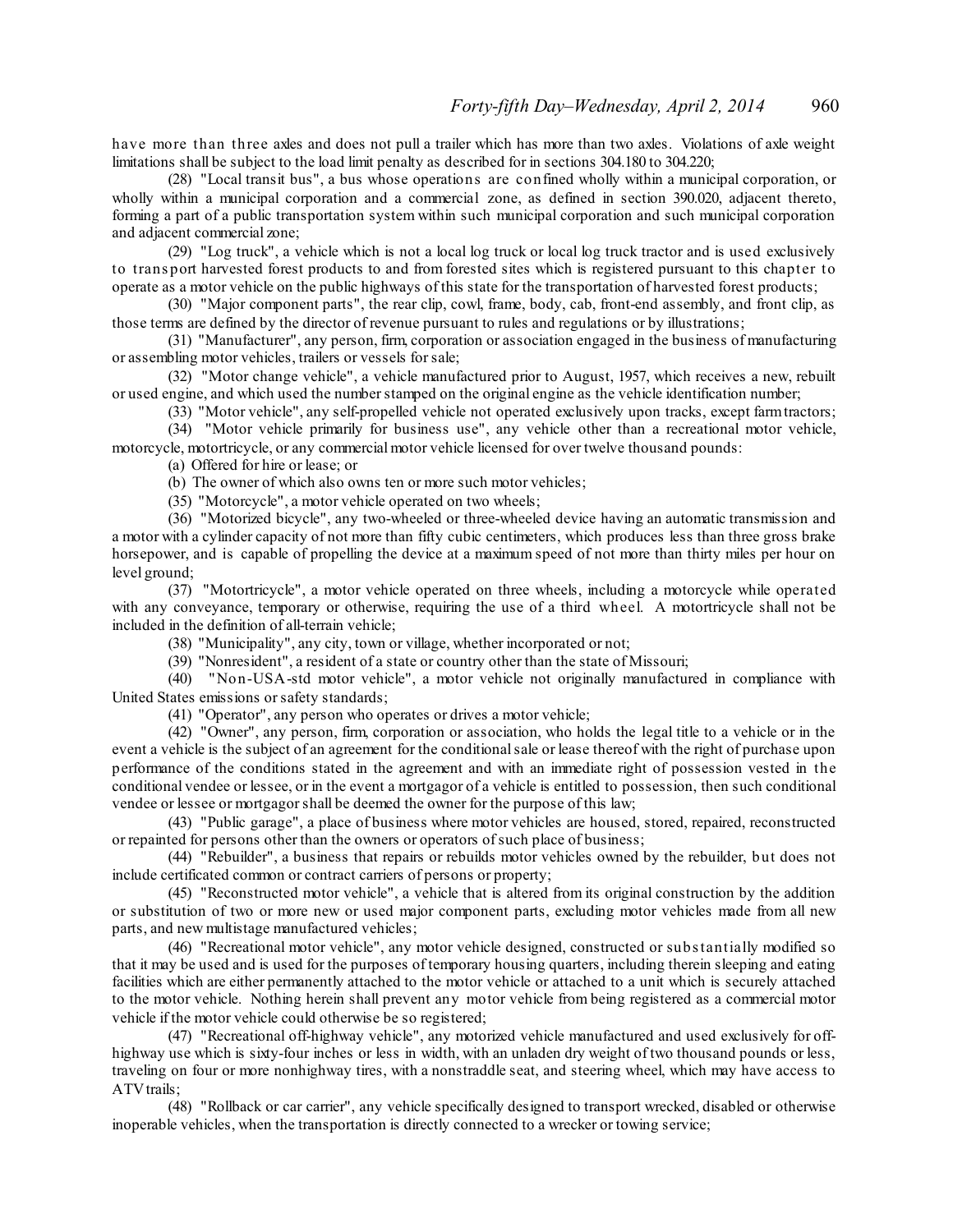(49) "Saddlemount combination", a combination of vehicles in which a truck or truck tractor tows one or more trucks or truck tractors, each connected by a saddle to the frame or fifth wheel of the vehicle in front of it. The "saddle" is a mechanismthat connects the front axle of the towed vehicle to the frame or fifth wheel of the vehicle in front and functions like a fifth wheel kingpin connection. When two vehicles are towed in this manner the combination is called a "double saddlemount combination". When three vehicles are towed in this manner, the combination is called a "triple saddlemount combination";

(50) "Salvage dealer and dismantler", a business that dismantles used motor vehicles for the sale of the parts thereof, and buys and sells used motor vehicle parts and accessories;

(51) "Salvage vehicle", a motor vehicle, semitrailer, or house trailer which:

(a) Was damaged during a year that is no more than six years after the manufacturer's model year designation for such vehicle to the extent that the total cost of repairs to rebuild or reconstruct the vehicle to its condition immediately before it was damaged for legal operation on the roads or highways exceeds eighty percent of the fair market value of the vehicle immediately preceding the time it was damaged;

(b) By reason of condition or circumstance, has been declared salvage, either by its owner, or by a person, firm, corporation, or other legal entity exercising the right of security interest in it;

(c) Has been declared salvage by an insurance company as a result ofsettlement of a claim;

(d) Ownership of which is evidenced by a salvage title; or

(e) Is abandoned property which is titled pursuant to section 304.155 or s ection 304.157 and designated with the words "salvage/abandoned property". The total cost of repairs to rebuild orreconstruct the vehicle shall not include the cost of repairing, replacing, or reinstalling inflatable safety restraints, tires, sound systems, or damage as a result of hail, or any sales tax on parts or materials to rebuild or reconstruct the vehicle. For purposes of this definition, "fair market value" means the retail value of a motor vehicle as:

a. Set forth in a current edition of any nationally recognized compilation of retail values, including automated databases, or from publications commonly used by the automotive and insurance industries to establish the values of motor vehicles;

b. Determined pursuant to a market survey of comparable vehicles with regard to condition and equipment; and

c. Determined by an insurance company using any other procedure recognized by the insurance industry, including market surveys, that is applied by the company in a uniformmanner;

(52) "School bus", any motor vehicle us ed solely to transport students to or from school or to transport students to or fromany place for educational purposes;

(53) "Scrap processor", a business that, through the use of fixed or mobile equipment, flattens, crushes, or otherwise accepts motor vehicles and vehicle parts for processing or transportation to a shredder or scrap metal operator for recycling;

(54) "Shuttle bus", a motor vehicle used or maintained by any person, firm, or corporation as an incidental service to transport patrons or customers of the regular business ofsuch person, firm, or corporation to and from the place of business of the person, firm, or corporation providing the service at no fee or charge. Shuttle buses shall not be registered as buses or as commercial motor vehicles;

(55) "Special mobile equipment", every self-propelled vehicle not designed or used primarily for the transportation of persons or property and incidentally operated or moved over the highways, including farm equipment, implements of husbandry, road construction or maintenance machinery, ditch-digging apparatus, stone crushers, air compressors, powershovels, cranes, graders, rollers, well-drillers and wood-sawing equipment used for hire, asphalt spreaders, bituminous mixers, bucket loaders, ditchers, leveling graders, finished machines, motor graders, road rollers, scarifiers, earth-moving carryalls, scrapers, drag lines, concrete pump trucks, rock-drilling and earth-moving equipment. This enumeration shall be deemed partial and shall not operate to exclude other such vehicles which are within the general terms of this section;

(56) "Specially constructed motor vehicle", a motor vehicle which shall not have been originally constructed under a distinctive name, make, model or type by a manufacturer of motor vehicles. The term specially constructed motor vehicle includes kit vehicles;

(57) "Stinger-steered combination", a truck tractor-semitrailer wherein the fifth wheel is located on a drop frame located behind and below the rearmost axle of the power unit;

(58) "Tandem axle", a group of two or more axles, arranged one behind another, the distance between the extremes of which is more than forty inches and not more than ninety-sixinches apart;

(59) "Tractor", "truck tractor" or "truck-tractor", a self-propelled motor vehicle designed for drawing other vehicles, but not for the carriage of any load when operating independently. When attached to a semitrailer, it supports a part of the weight thereof;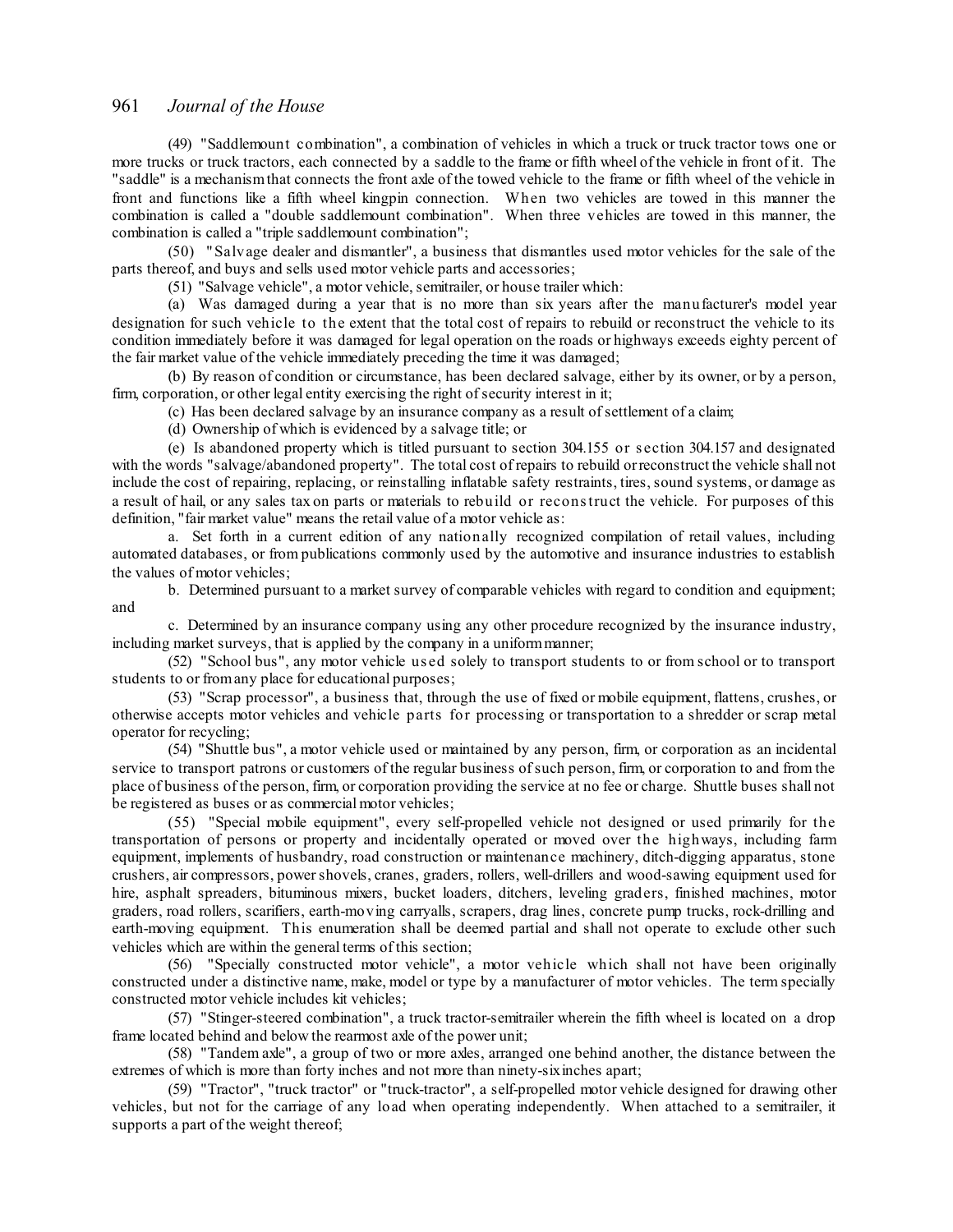(60) "Trailer", any vehicle without motive power designed for carrying property or passengers on its own structure and for being drawn by a self-propelled vehicle, except those running exclusively on tracks, including a semitrailer or vehicle of the trailer type so designed and used in conjunction with a self-propelled vehicle that a considerable part of its own weight rests upon and is carried by the towing vehicle. The term "trailer" shall not include cotton trailers as defined in subdivision (8) of this s ection and shall not include manufactured homes as defined in section 700.010;

(61) "Truck", a motor vehicle designed, used, or maintained for the transportation of property;

(62) "Truck-tractor s emitrailer-semitrailer", a combination vehicle in which the two trailing units are connected with a B-train assembly which is a rigid frame extension attached to the rear frame of a first semitrailer which allows for a fifth-wheel connection point for the second semitrailer and has one less articulation point than the conventional A-dolly connected truck-tractorsemitrailer-trailer combination;

(63) "Truck-trailer boat transporter combination", a boat transporter combination consisting of a straight truck towing a trailer using typically a ball and socket connection with the trailer axle located substantially at the trailer center of gravity rather than the rear of the trailer but so as to maintain a downward force on the trailer tongue;

(64) "Used parts dealer", a business that buys and sells used motor vehicle parts or accessories, but not including a business that sells only new, remanufactured or rebuilt parts. "Business" does not include isolated sales at a swap meet of less than three days;

(65) "Utility vehicle", any motorized vehicle manufactured and used exclusively for off-highway use which is sixty-three inches or less in width, with an unladen dry weight of one thousand eight hundred fifty pounds or less, traveling on four orsixwheels, to be used primarily for landscaping, lawn care, or maintenance purposes;

(66) "Vanpool", any van or other motor vehicle used or maintained by any person, group, firm, corporation, association, city, county or state agency, or any member thereof, for the transportation of not less than eight nor more than forty-eight employees, per motor vehicle, to and from their place of employment; however, a vanpool shall not be included in the definition of the term bus or commercial motor vehicle as defined by subdivisions (6) and (7) of this section, nor shall a vanpool driver be deemed a chauffeur as that term is defined by section 303.020; nor shall use of a vanpool vehicle for ride-s haring arrangements, recreational, personal, or maintenance uses constitute an unlicensed use of the motor vehicle, unless used for monetary profit other than for use in a ride-sharing arrangement;

(67) "Vehicle", any mechanical device on wheels, designed primarily for use, or used, on highways, except motorized bicycles, vehicles propelled or drawn by horses or human power, or vehicles used exclusively on fixed rails or tracks, or cotton trailers or motorized wheelchairs operated by handicapped persons;

(68) "Wrecker" or "tow truck", any emergency commercial vehicle equipped, designed and used to assist or render aid and transport or tow disabled or wrecked vehicles from a highway, road, street or highway rights-ofway to a point ofstorage or repair, including towing a replacement vehicle to replace a disabled or wrecked vehicle;

(69) "Wrecker or towing service", the act of transporting, towing or recovering with a wrecker, tow truck, rollback or car carrier any vehicle not owned by the operator of the wrecker, tow truck, rollback or car carrier for which the operator directly or indirectly receives compensation or other personal gain."; and

Further amend said bill, Page 8, Section 304.180, Line 123, by inserting after the word "Highways." the following:

"**As used in this section, "agricultural product" means an agricultural, horticultural, viticultural, or** vegetable product, growing of grapes that will be processed into wine, bees, honey, fish or other aquacultural **product, planting seed, livestock, a livestock product, a forestry product, poultry or a poultry product, either** in its natural or processed state, that has been produced, processed, or otherwise had value added to it in this **state.**"; and

Further amend said bill by amending the title, enacting clause, and intersectional references accordingly.

Representative Cox assumed the Chair.

On motion of Representative Fitzwater, **House Amendment No. 1** was adopted.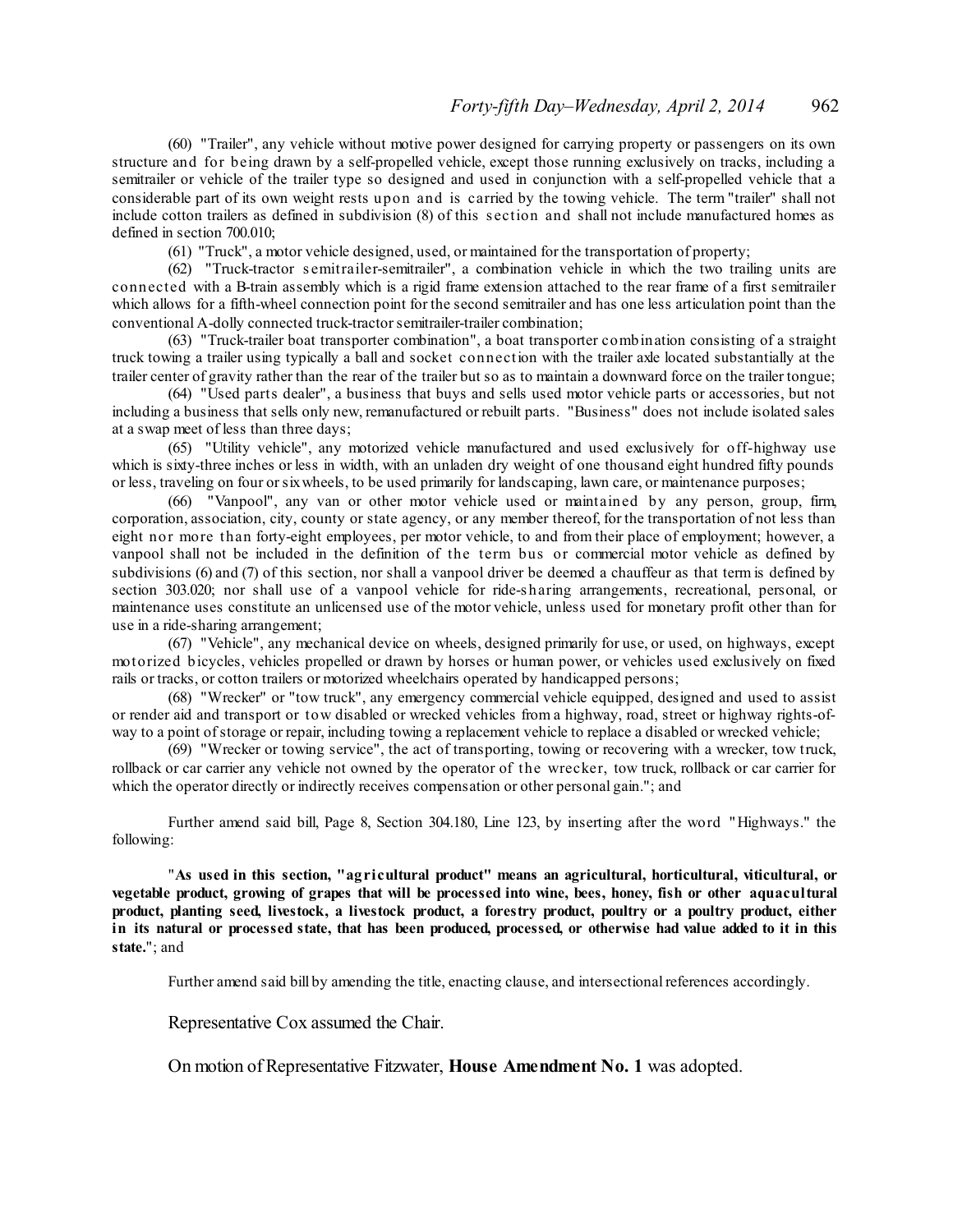Representative McGaugh offered **House Amendment No. 2**.

*House Amendment No. 2*

AMEND House Committee Substitute for House Bill Nos. 1235 & 1214, Page 4, Section 304.180, Line 124, by deleting the word "**vehicle**" and inserting in lieu thereof the words "**business operating any vehicles**"; and

Further amend said bill by amending the title, enacting clause, and intersectional references accordingly.

On motion of Representative McGaugh, **House Amendment No. 2** was adopted.

Representative Kratky offered **House Amendment No. 3**.

Representative Austin raised a point of order that **House Amendment No. 3** is not germane to the bill.

Representative Cox requested a parliamentary ruling.

The Parliamentary Committee ruled the point of order well taken.

Representative Kratky offered **House Amendment No. 4**.

Representative Austin raised a point of order that **House Amendment No. 4** is not germane to the bill.

Representative Cox requested a parliamentary ruling.

The Parliamentary Committee ruled the point of order well taken.

Representative Barnes moved the previous question.

Which motion was adopted by the following vote:

AYES: 089

| Allen               | Anderson    | Austin         | Bahr         | <b>Barnes</b> |
|---------------------|-------------|----------------|--------------|---------------|
| <b>Bernskoetter</b> | Berry       | <b>Brattin</b> | <b>Brown</b> | Burlison      |
| Cierpiot            | Conway 104  | Cookson        | Cox          | Crawford      |
| Cross               | Curtman     | <b>Dohrman</b> | Elmer        | Engler        |
| Entlicher           | Fitzpatrick | Fitzwater      | Flanigan     | Fraker        |
| Frederick           | Funderburk  | Gannon         | Gosen        | Guernsey      |
| Haahr               | Haefner     | Hampton        | Hansen       | <b>Hicks</b>  |
| Higdon              | Hinson      | Hoskins        | Hough        | Houghton      |
| Hurst               | Johnson     | Justus         | Keeney       | Kelley 127    |
| Koenig              | Kolkmeyer   | Korman         | Lair         | Lant          |
| Lauer               | Leara       | Lichtenegger   | Love         | Lynch         |
| <b>Marshall</b>     | McGaugh     | Miller         | Molendorp    | Moon          |
| Morris              | Muntzel     | Neely          | Parkinson    | Pfautsch      |
| Phillips            | Pogue       | Redmon         | Rehder       | Reiboldt      |
| Remole              | Rhoads      | Richardson     | Ross         | Rowden        |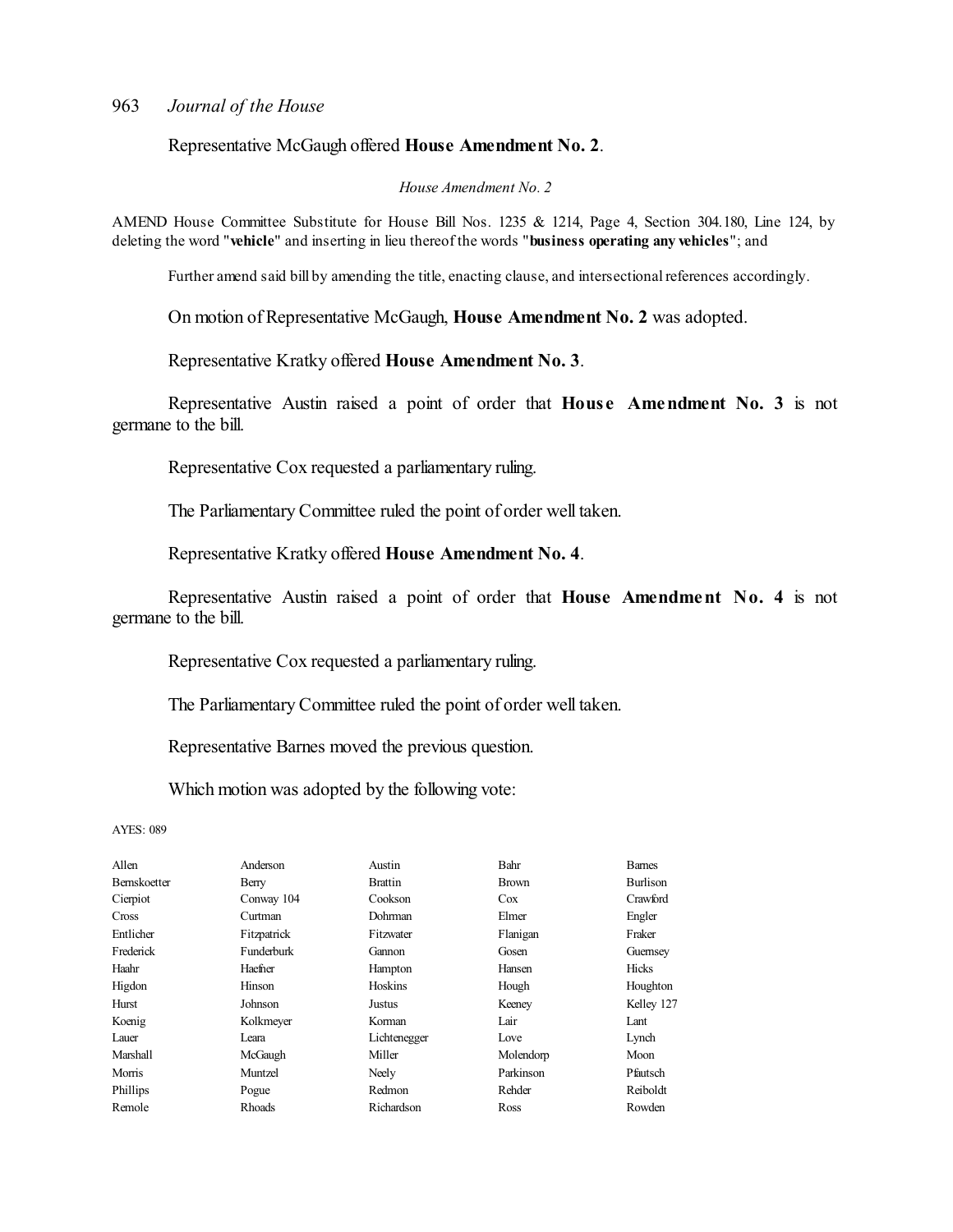#### *Forty-fifth Day–Wednesday, April 2, 2014* 964

| Rowland                       | Schieber       | <b>Shull</b> | Shumake        | Solon              |
|-------------------------------|----------------|--------------|----------------|--------------------|
| Sommer                        | Swan           | Thomson      | Torpey         | Walker             |
| White                         | Wieland        | Wilson       | Mr. Speaker    |                    |
|                               |                |              |                |                    |
| <b>NOES: 046</b>              |                |              |                |                    |
|                               |                |              |                |                    |
| Anders                        | <b>Black</b>   | <b>Burns</b> | <b>Butler</b>  | Carpenter          |
| Colona                        | Conway 10      | Curtis       | Dunn           | Ellington          |
| English                       | Englund        | Frame        | Gardner        | Harris             |
| Hubbard                       | Hummel         | Kelly 45     | Kirkton        | Kratky             |
| LaFaver                       | May            | Mayfield     | McCann Beatty  | McDonald           |
| McKenna                       | McNeil         | Meredith     | Mims           | Mitten             |
| Montecillo                    | Morgan         | Newman       | <b>Nichols</b> | Norr               |
| Pace                          | Peters         | Pierson      | <b>Rizzo</b>   | <b>Runions</b>     |
| Schieffer                     | Schupp         | Smith        | Swearingen     | <b>Walton Gray</b> |
| Wright                        |                |              |                |                    |
|                               |                |              |                |                    |
| PRESENT: 000                  |                |              |                |                    |
|                               |                |              |                |                    |
| <b>ABSENT WITH LEAVE: 025</b> |                |              |                |                    |
| Comejo                        | Davis          | Diehl        | Dugger         | Ellinger           |
| Franklin                      |                |              |                | Jones 50           |
|                               | Gatschenberger | Grisamore    | Hodges         |                    |
| McCaherty                     | <b>McManus</b> | Messenger    | Neth           | Otto               |
| Pike                          | Riddle         | Roorda       | Schamhorst     | Schatz             |
| Spencer                       | <b>Stream</b>  | Webber       | Wood           | Zerr               |
|                               |                |              |                |                    |

VACANCIES: 003

On motion of Representative Hoskins, **HCS HBs 1235 & 1214, as amended**, was adopted.

On motion of Representative Hoskins, **HCS HBs 1235 & 1214, as amended**, was ordered perfected and printed.

**HB 1305**, relating to train conductors, was taken up by Representative Phillips.

On motion of Representative Phillips, **HB 1305** was ordered perfected and printed.

**HB 1138**, relating to child support, was taken up by Representative Rowland.

Representative Diehl moved the previous question.

Which motion was adopted by the following vote:

#### AYES: 085

Allen Anderson Austin Bahr Bernskoetter Berry Brattin Brown Burlison Cierpiot Conway 104 Cookson Cox Cross Diehl Dohrman Dugger Elmer Engler Entlicher Fitzpatrick Fitzwater Flanigan Fraker Frederick Funderburk Gannon Gosen Guernsey Haahr

Haefner Hansen Higdon Hinson Hoskins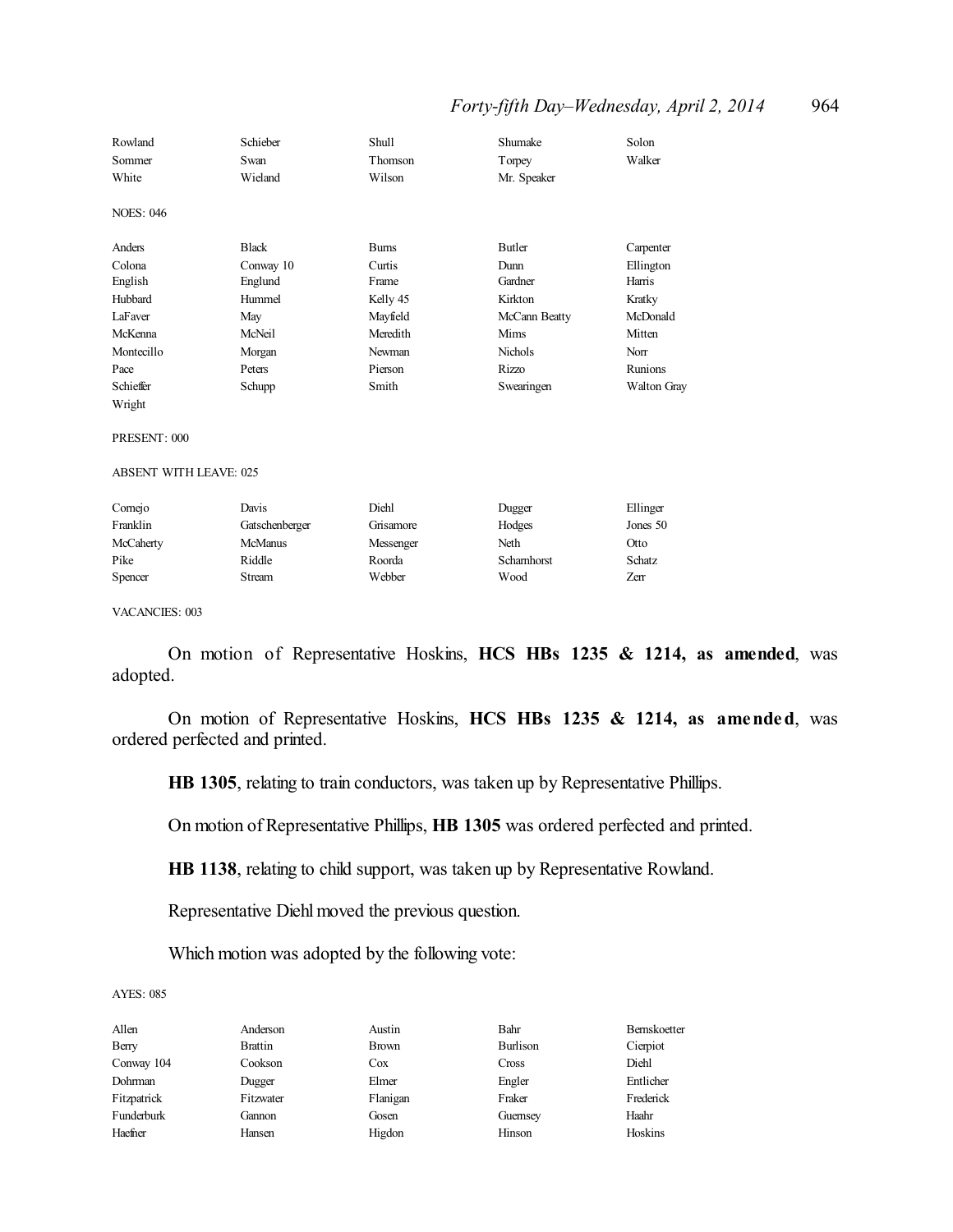| Hough                         | Houghton        | Hurst          | Johnson       | <b>Justus</b> |
|-------------------------------|-----------------|----------------|---------------|---------------|
| Keeney                        | Kelley 127      | Koenig         | Kolkmeyer     | Korman        |
| Lair                          | Lant            | I eara         | Lichtenegger  | Love          |
| Lynch                         | McCaherty       | McGaugh        | Miller        | Molendorp     |
| Moon                          | Morris          | Muntzel        | Neely         | Parkinson     |
| Pfautsch                      | Phillips        | Pogue          | Redmon        | Rehder        |
| Reiboldt                      | Remole          | Rhoads         | Riddle        | Ross          |
| Rowden                        | Rowland         | <b>Schatz</b>  | <b>Shull</b>  | Shumake       |
| Solon                         | Sommer          | Swan           | Thomson       | Walker        |
| White                         | Wieland         | Wilson         | Wood          | Mr. Speaker   |
| <b>NOES: 048</b>              |                 |                |               |               |
| Anders                        | <b>Black</b>    | <b>Burns</b>   | <b>Butler</b> | Carpenter     |
| Colona                        | Conway 10       | Curtis         | Dunn          | Ellington     |
| English                       | Englund         | Frame          | Gardner       | Harris        |
| Hubbard                       | Hummel          | Kelly 45       | Kirkton       | Kratky        |
| LaFaver                       | Marshall        | May            | Mayfield      | McCann Beatty |
| McDonald                      | McKenna         | McManus        | McNeil        | Meredith      |
| Mims                          | Mitten          | Montecillo     | Morgan        | Newman        |
| <b>Nichols</b>                | Norr            | Pace           | Peters        | <b>Rizzo</b>  |
| Runions                       | Schieffer       | Schupp         | Smith         | Swearingen    |
| Walton Gray                   | Webber          | Wright         |               |               |
| PRESENT: 000                  |                 |                |               |               |
| <b>ABSENT WITH LEAVE: 027</b> |                 |                |               |               |
| <b>Barnes</b>                 | Cornejo         | Crawford       | Curtman       | Davis         |
| Ellinger                      | Franklin        | Gatschenberger | Grisamore     | Hampton       |
| <b>TT' 1</b>                  | $T$ $T$ $T$ $T$ | $\sim$         | т.            | $\mathbf{r}$  |

|          | -------     |                |           |            |
|----------|-------------|----------------|-----------|------------|
| Ellinger | Franklin    | Gatschenberger | Grisamore | Hampton    |
| Hicks    | Hodges      | Jones 50       | Lauer     | Messenger  |
| Neth     | Otto        | Pierson        | Pike      | Richardson |
| Roorda   | Scharnhorst | Schieber       | Spencer   | Stream     |
| Torpey   | Zerr        |                |           |            |

VACANCIES: 003

On motion of Representative Rowland, **HB 1138** was ordered perfected and printed.

## **THIRD READING OF HOUSE BILLS**

**HCS HB 1326**, relating to the Missouri Dairy Revitalization Act, was taken up by Representative Guernsey.

On motion of Representative Guernsey, **HCS HB 1326** was read the third time and passed by the following vote:

AYES: 137

| Allen        | Anders       | Anderson       | Austin       | Bernskoetter |
|--------------|--------------|----------------|--------------|--------------|
| Berry        | <b>Black</b> | <b>Brattin</b> | <b>Brown</b> | Burlison     |
| <b>Burns</b> | Butler       | Carpenter      | Cierpiot     | Conway 10    |
| Conway 104   | Cookson      | Cox            | Crawford     | Cross        |
| Curtis       | Diehl        | Dohrman        | Dugger       | Dunn         |
| Elmer        | Engler       | English        | Englund      | Entlicher    |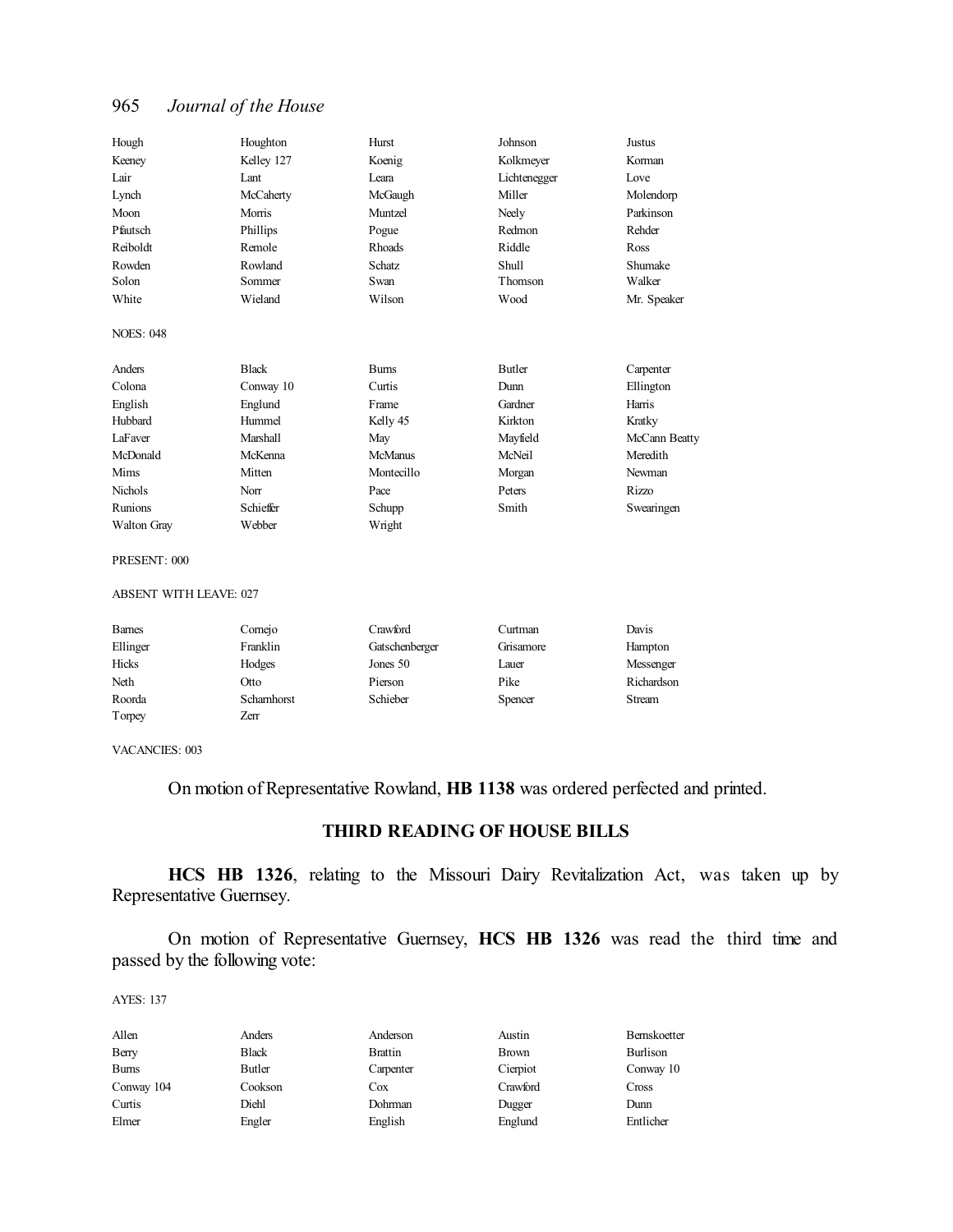## *Forty-fifth Day–Wednesday, April 2, 2014* 966

| Fitzpatrick                   | Fitzwater      | Flanigan       | Fraker        | Frame      |
|-------------------------------|----------------|----------------|---------------|------------|
| Franklin                      | Frederick      | Funderburk     | Gannon        | Gardner    |
| Gosen                         | Guernsey       | Haahr          | Haefner       | Hampton    |
| Hansen                        | Harris         | <b>Hicks</b>   | Higdon        | Hinson     |
| Hoskins                       | Hough          | Houghton       | Hubbard       | Hummel     |
| Hurst                         | Johnson        | Justus         | Keeney        | Kelley 127 |
| Kelly 45                      | Kirkton        | Koenig         | Kolkmeyer     | Korman     |
| Kratky                        | LaFaver        | Lair           | Lant          | Lauer      |
| Leara                         | Lichtenegger   | Love           | Lynch         | May        |
| Mayfield                      | McCaherty      | McCann Beatty  | McDonald      | McGaugh    |
| McKenna                       | <b>McManus</b> | McNeil         | Meredith      | Miller     |
| Mims                          | Mitten         | Molendorp      | Montecillo    | Moon       |
| Morgan                        | Morris         | Muntzel        | Neely         | Newman     |
| Nichols                       | Norr           | Otto           | Pace          | Parkinson  |
| Peters                        | Pfautsch       | Phillips       | Pierson       | Redmon     |
| Rehder                        | Reiboldt       | Remole         | <b>Rhoads</b> | Riddle     |
| <b>Rizzo</b>                  | Roorda         | Ross           | Rowden        | Rowland    |
| Runions                       | Schatz         | Schieber       | Schieffer     | Schupp     |
| Shull                         | Shumake        | Smith          | Solon         | Sommer     |
| Spencer                       | <b>Stream</b>  | Swan           | Swearingen    | Thomson    |
| Walker                        | Walton Gray    | Webber         | Wieland       | Wilson     |
| Wood                          | Mr. Speaker    |                |               |            |
| <b>NOES: 004</b>              |                |                |               |            |
| Ellington                     | Marshall       | Pogue          | White         |            |
| PRESENT: 000                  |                |                |               |            |
|                               |                |                |               |            |
| <b>ABSENT WITH LEAVE: 019</b> |                |                |               |            |
| Bahr                          | <b>Barnes</b>  | Colona         | Cornejo       | Curtman    |
| Davis                         | Ellinger       | Gatschenberger | Grisamore     | Hodges     |
| Jones 50                      | Messenger      | Neth           | Pike          | Richardson |
| Schamhorst                    | Torpey         | Wright         | <b>Zerr</b>   |            |

VACANCIES: 003

Representative Cox declared the bill passed.

## **REFERRAL OF HOUSE JOINT RESOLUTION**

The following House Joint Resolution was referred to the Committee indicated:

**HJR 90** - Elections

## **REFERRAL OF HOUSE BILLS**

The following House Bills were referred to the Committee indicated:

|  | HCS HBs 1235 & 1214 | <b>Fiscal Review</b> |
|--|---------------------|----------------------|
|  |                     |                      |

- **HB 1890** Local Government
- **HB 1891** Professional Registration and Licensing
- **HB 2131** General Laws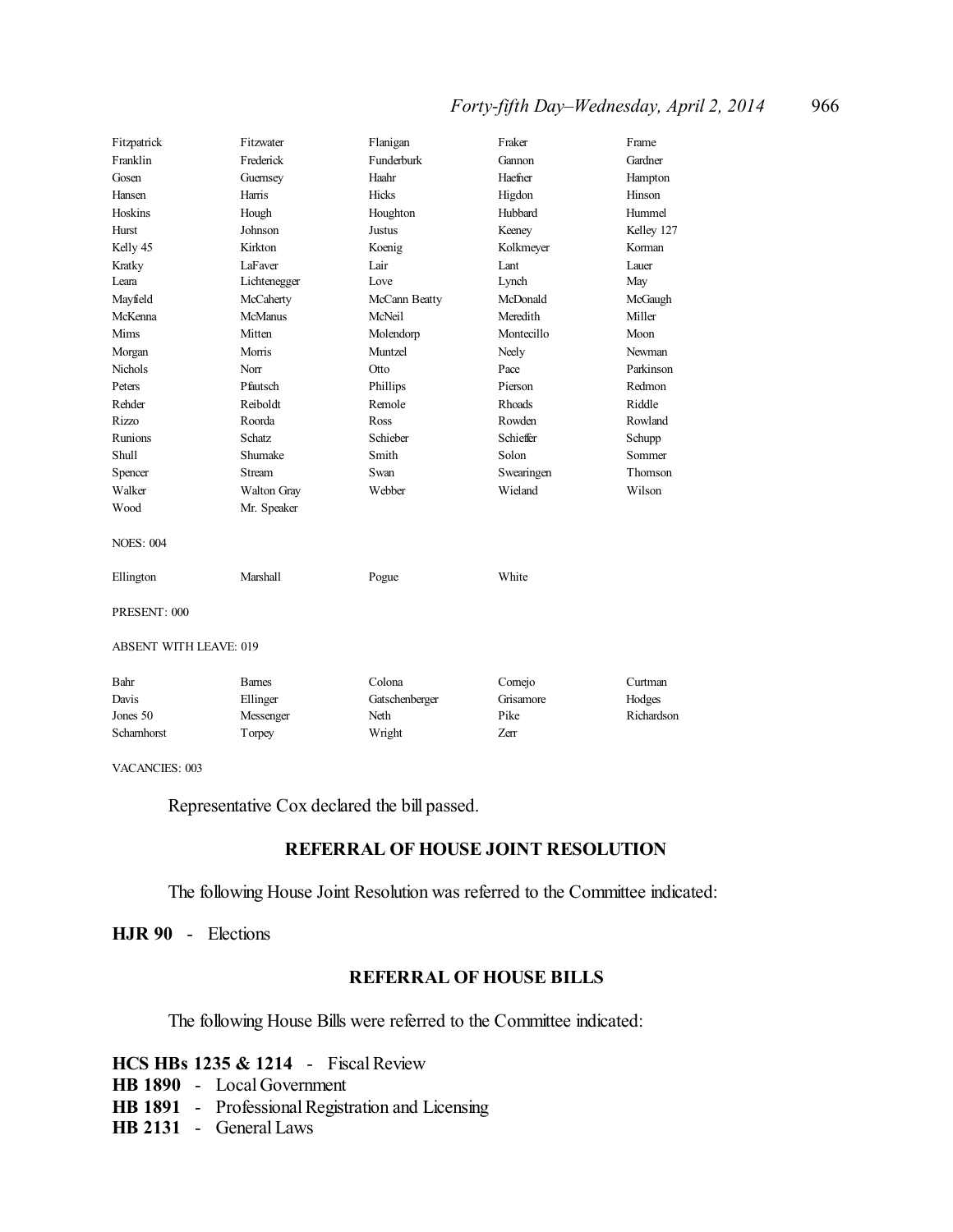| HB 2136        | <b>General Laws</b> |
|----------------|---------------------|
| HB 2163        | Transportation      |
| <b>HB 2164</b> | Agri-Business       |
| HB 2226        | Ways and Means      |
| <b>HB 2239</b> | Transportation      |
| HB 2245        | <b>General Laws</b> |
| HB 2271        | Elections           |
| HB 2272        | <b>General Laws</b> |

#### **REFERRAL OF SENATE JOINT RESOLUTION**

The following Senate Joint Resolution was referred to the Committee indicated:

**SCS SJR 45** - General Laws

## **REFERRAL OF SENATE BILLS**

The following Senate Bills were referred to the Committee indicated:

**SCS SB 675** - Retirement **SB 689** - General Laws **SB 690** - Local Government **SS SB 691** - Insurance Policy **SCS SB 716** - Health Care Policy **SB 719** - Elementary and Secondary Education **SCS SB 731** - General Laws **SCS SB 735** - Tourism and Natural Resources **SS SB 745** - General Laws **SB 766** - Judiciary

#### **COMMITTEE REPORTS**

#### **Committee on Budget**, Chairman Stream reporting:

Mr. Speaker: Your Committee on Budget, to which was referred **HB 2020**, begs leave to report it has examined the same and recommends that it **Do Pass with House Committee Substitute**, and pursuant to Rule 25(34)(f) be referred to the Committee on Rules.

Mr. Speaker: Your Committee on Budget, to which was referred **HB 2077**, begs leave to report it has examined the same and recommends that it **Do Pass**, and pursuant to Rule 25(34)(f) be referred to the Committee on Rules.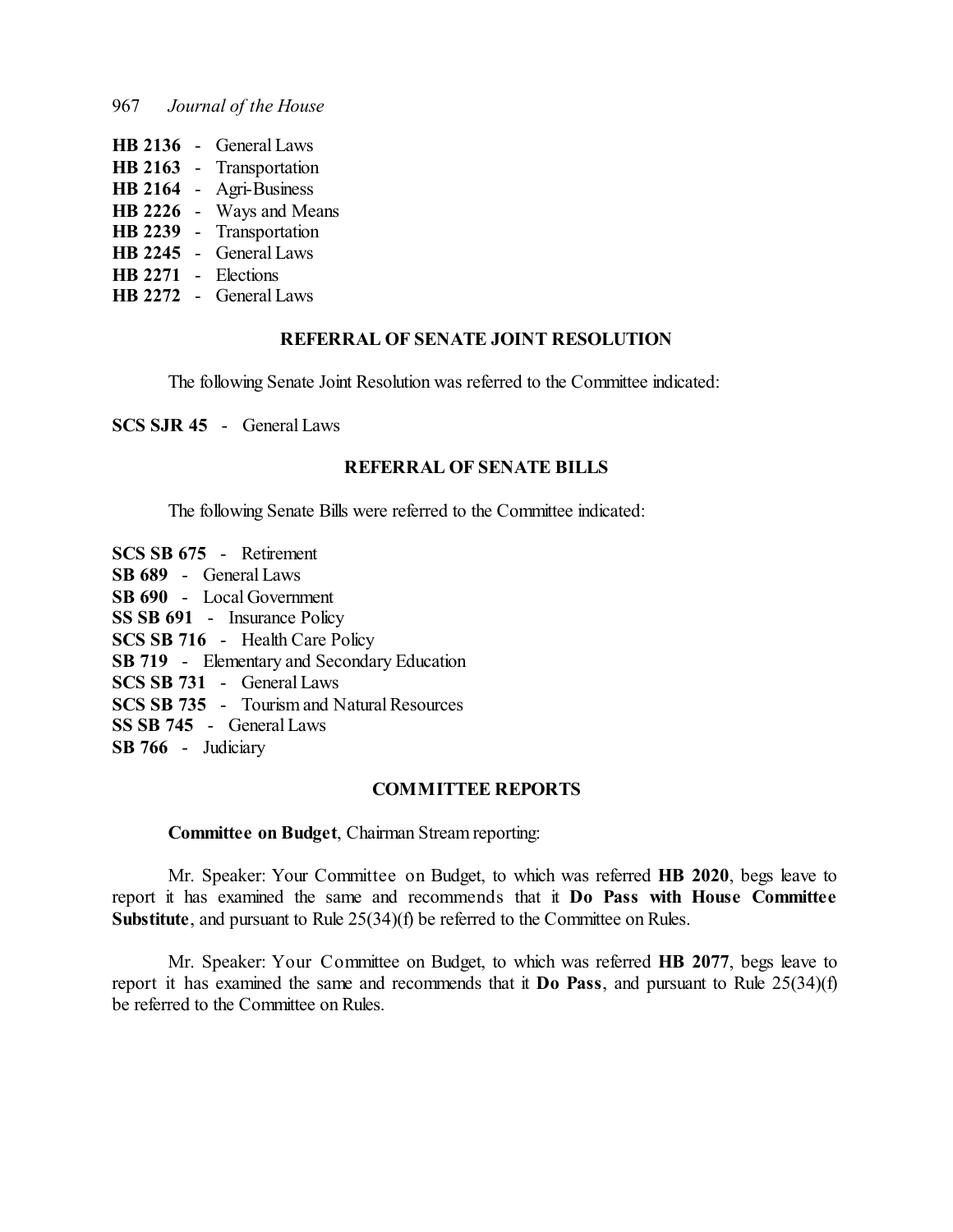## **Committee on Downsizing State Government**, Chairman Curtman reporting:

Mr. Speaker: Your Committee on Downsizing State Government, to which was referred **HJR 54**, begs leave to report it has examined the same and recommends that it **Do Pass with House Committee Substitute**, and pursuant to Rule 25(34)(f) be referred to the Committee on Rules.

#### **Committee on Elections**, Chairman Entlicher reporting:

Mr. Speaker: Your Committee on Elections, to which was referred **HB 1566**, begs leave to report it has examined the same and recommends that it **Do Pass**, and pursuant to Rule 25(34)(f) be referred to the Committee on Rules.

#### **Committee on Financial Institutions**, Chairman Dugger reporting:

Mr. Speaker: Your Committee on Financial Institutions, to which was referred **SS SB 694**, begs leave to report it has examined the same and recommends that it **Do Pass with House Committee Substitute**, and pursuant to Rule 25(34)(f) be referred to the Committee on Rules.

#### **Committee on Insurance Policy**, Chairman Gosen reporting:

Mr. Speaker: Your Committee on Insurance Policy, to which was referred **HB 1183**, begs leave to report it has examined the same and recommends that it **Do Pass with Hous e Committee Substitute**, and pursuant to Rule 25(34)(f) be referred to the Committee on Rules.

Mr. Speaker: Your Committee on Insurance Policy, to which was referred **SB 609**, begs leave to report it has examined the same and recommends that it **Do Pass by Consent**, and pursuant to Rule 25(34)(f) be referred to the Committee on Rules.

**Special Standing Committee on Emerging Issues in Health Care**, Chairman Richardson reporting:

Mr. Speaker: Your Special Standing Committee on Emerging Issues in Health Care, to which was referred **HB 1662**, begs leave to report it has examined the same and recommends that it **Do Pass with House Committe e Substitute**, and pursuant to Rule 25(34)(f) be referred to the Committee on Rules.

Mr. Speaker: Your Special Standing Committee on Emerging Issues in Health Care, to which was referred **HB 2125**, begs leave to report it has examined the same and recommends that it **Do Pass with Hous e Committee Substitute**, and pursuant to Rule 25(34)(f) be referred to the Committee on Rules.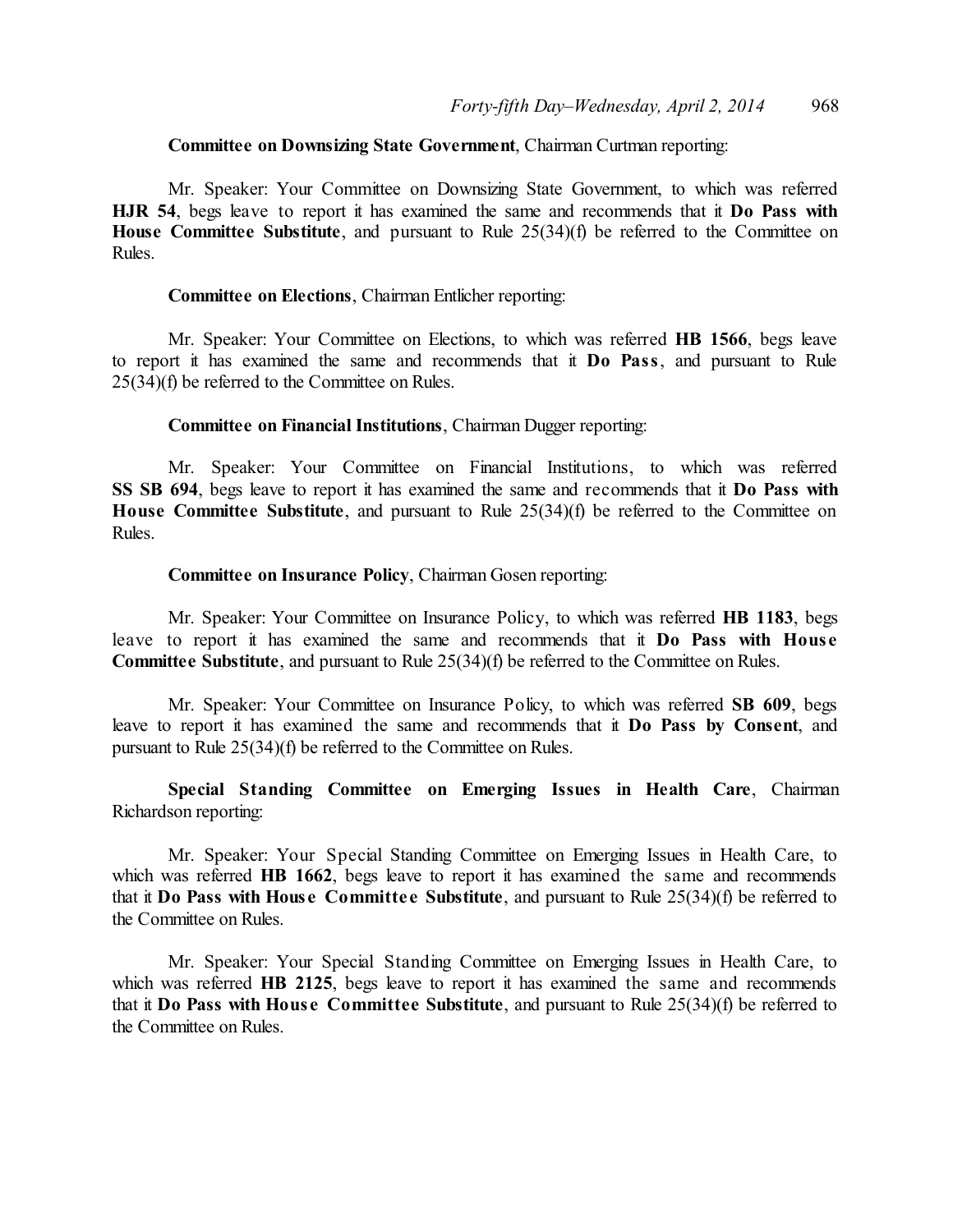#### **Committee on Utilities**, Chairman Funderburk reporting:

Mr. Speaker: Your Committee on Utilities, to which was referred **HB 1867**, begs leave to report it has examined the same and recommends that it **Do Pass with House Committee Substitute**, and pursuant to Rule 25(34)(f) be referred to the Committee on Rules.

Mr. Speaker: Your Committee on Utilities, to which was referred **HB 2079**, begs leave to report it has examined the same and recommends that it **Do Pass**, and pursuant to Rule 25(34)(f) be referred to the Committee on Rules.

#### **MESSAGES FROM THE SENATE**

Mr. Speaker: I am instructed by the Senate to inform the House of Representatives that the Senate has taken up and passed **SB 499**, entitled:

An act to repeal section 456.950, RSMo, and to enact in lieu thereof one new section relating to qualified spousal trusts.

In which the concurrence of the House is respectfully requested.

Mr. Speaker: I am instructed by the Senate to inform the House of Representatives that the Senate has taken up and passed **SB 674**, entitled:

An act to repeal section 8.007, RSMo, and to enact in lieu thereof two new sections relating to contracts for the sale of certain items at events held in state-owned buildings.

In which the concurrence of the House is respectfully requested.

Mr. Speaker: I am instructed by the Senate to inform the House of Representatives that the Senate has taken up and passed **SCS SB 680**, entitled:

An act to amend chapter 208, RSMo, by adding thereto one new section relating to eligibility for food stamps.

In which the concurrence of the House is respectfully requested.

Mr. Speaker: I am instructed by the Senate to inform the House of Representatives that the Senate has taken up and passed **SB 708**, entitled:

An act to repeal section 115.279, RSMo, section 115.275 as enacted by house committee substitute for senate substitute for senate committee s ubstitute for senate bill no. 116, ninety-seventh general assembly, first regular session, section 115.275 as enacted by house bill no. 511, ninety-second general assembly, first regular session, section 115.291 as enacted by house committee substitute for senate substitute for senate committee substitute for senate bill no. 116, ninety-seventh general assembly, first regular session, and section 115.291 as enacted by senate committee substitute for house committee substitute for house bill nos. 1524 & 2260, ninety-fifth general assembly, second regular session, and to enact in lieu thereof three new sections relating to absentee voting for emergency workers, with an emergency clause.

Emergency clause adopted.

In which the concurrence of the House is respectfully requested.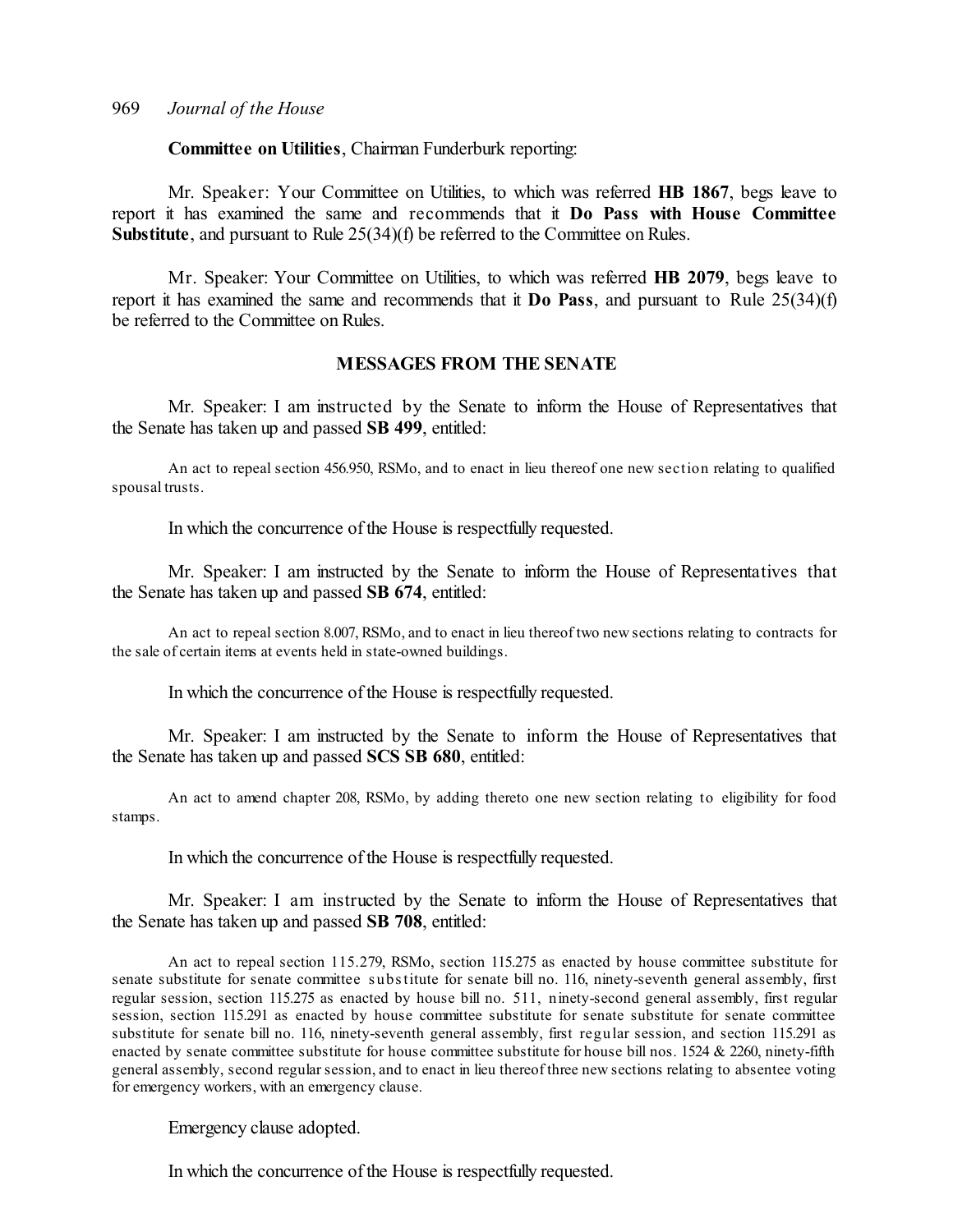Mr. Speaker: I am instructed by the Senate to inform the House of Representatives that the Senate has taken up and passed **SS SB 741**, entitled:

An act to repeal sections 313.800, 313.812, 313.817, and 313.830, RSMo, and to enact in lieu thereof four new sections relating to financial transactions of gaming establishments, with existing penalty provisions.

In which the concurrence of the House is respectfully requested.

Mr. Speaker: I am instructed by the Senate to inform the House of Representatives that the Senate has taken up and passed **SS SB 782**, entitled:

An act to repeal section 168.021, RSMo, and to enact in lieu thereof one new section relating to certification by the American Board for Certification of Teacher Excellence.

In which the concurrence of the House is respectfully requested.

#### **WITHDRAWAL OF HOUSE BILL**

April 2, 2014

Mr. AdamCrumbliss Chief Clerk State Capitol, Room317 Jefferson City, Missouri 65101

Dear Adam:

I respectfully request that **HB 2177** be withdrawn.

Thank you for your attention to this matter.

Sincerely,

/s/ John Rizzo

The following members' presence was noted: Davis and Neth.

#### **ADJOURNMENT**

On motion of Representative Diehl, the House adjourned until 10:00 a.m., Thursday, April 3, 2014.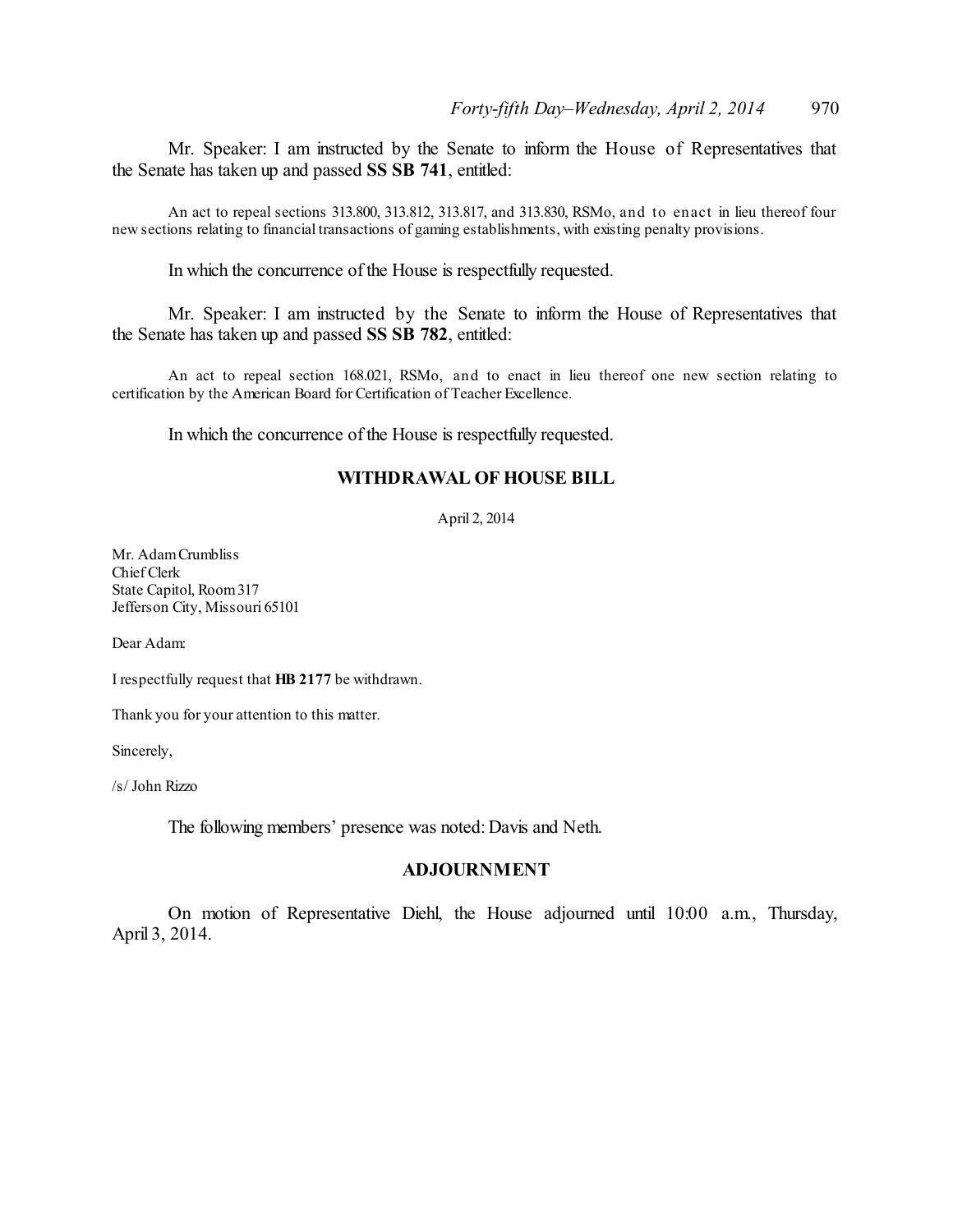#### **COMMITTEE HEARINGS**

#### DOWNSIZING STATE GOVERNMENT

Thursday, April 3, 2014, 8:05 AM, House Hearing Room 4. Public hearing will be held: HB 2050, HB 2051, HB 2056, SB 523 Executive session will be held: HB 2053 Executive session may be held on any matter referred to the committee.

FISCAL REVIEW

Thursday, April 3, 2014, 8:30 AM, House Hearing Room 2. Executive session may be held on any matter referred to the committee.

GENERAL LAWS Thursday, April 3, 2014, 9:00 AM, House Hearing Room 3. Public hearing will be held: HB 1798 Executive session may be held on any matter referred to the committee.

LOCAL GOVERNMENT Thursday, April 3, 2014, 9:00 AM, House Hearing Room 5. Public hearing will be held: HB 2179 Executive session may be held on any matter referred to the committee. **CANCELLED** 

LOCAL GOVERNMENT Monday, April 7, 2014, 2:00 PM, House Hearing Room 1. Public hearing will be held: HB 2179 Executive session may be held on any matter referred to the committee.

#### RULES

Thursday, April 3, 2014, Upon Morning Adjournment, House Hearing Room 7. Public hearing will be held: HB 1153, HR 1485 Executive session will be held: HCR 22, HCR 30, HB 1153, HB 1251, HB 1266, HB 1088, HCS HB 1540, HCS HB 1336, HB 1474, HR 1485, HB 1591, HB 1539, HCS HB 1614, HCS HB 1662, HCS HB 1690, HB 1713, HCS HB 1739, HB 1666, HCS HB 1793, HCS HB 1882, HCS HB 1967, HB 1865, HCS HB 1873, HCS HB 2130, HCS HB 2125 Executive session may be held on any matter referred to the committee. AMENDED

SPECIAL STANDING COMMITTEE ON URBAN ISSUES Tuesday, April 8, 2014, Upon Evening Adjournment, House Hearing Room 5. Public hearing will be held: HB 1406, HB 1694, SCS SB 612 Executive session will be held: HB 1695, HB 1763, SCS SB 612, HB 1703 Executive session may be held on any matter referred to the committee.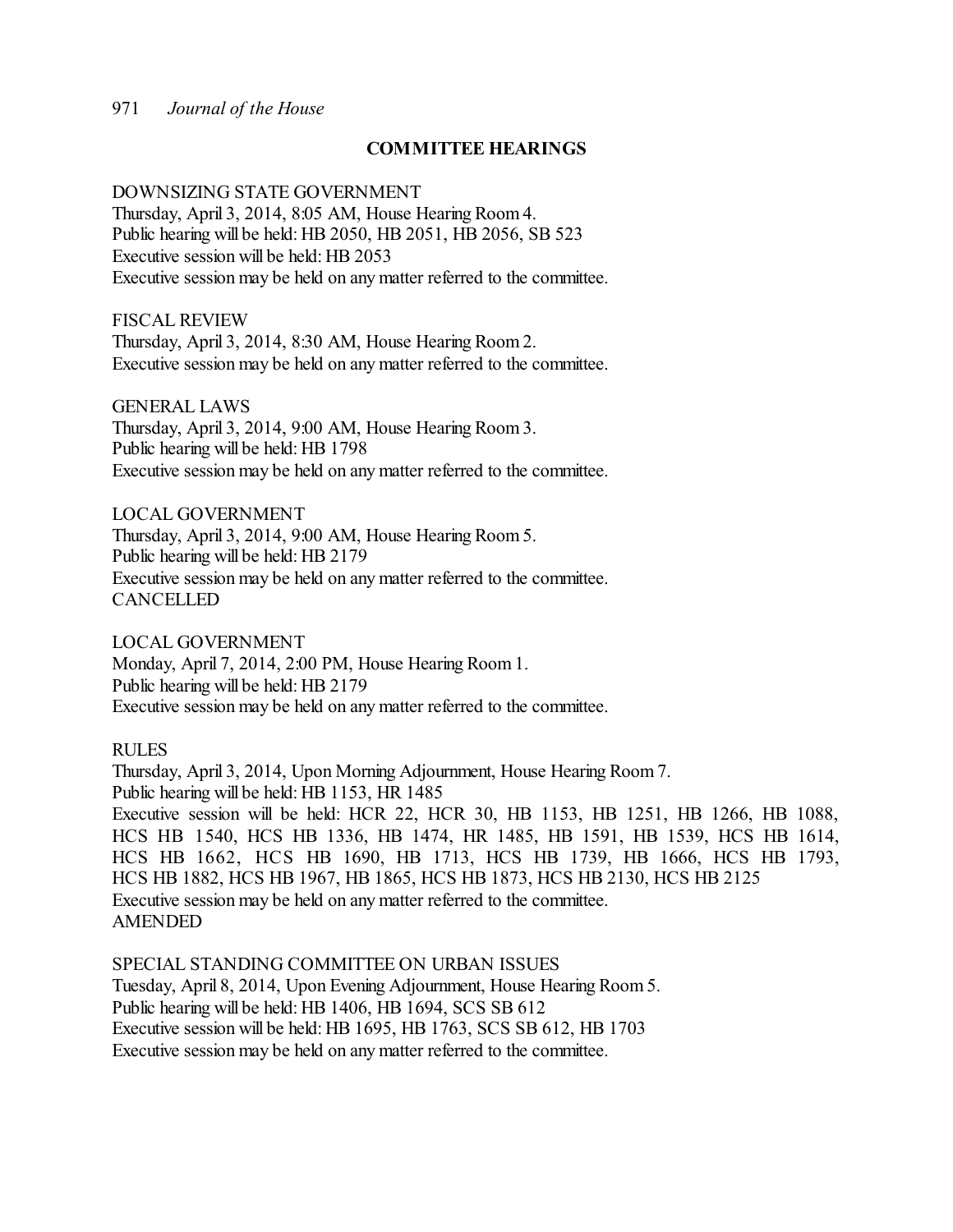TOURISM AND NATURAL RESOURCES Thursday, April 3, 2014, 8:00 AM, House Hearing Room 7. Public hearing will be held: SB 527, SCS SB 664, HB 2193, HB 1607 Executive session may be held on any matter referred to the committee.

## **HOUSE CALENDAR**

## FORTY-SIXTH DAY, THURSDAY, APRIL 3, 2014

#### **HOUSE JOINT RESOLUTIONS FOR PERFECTION**

HJR 68 - Hinson

## **HOUSE BILLS FOR PERFECTION**

- HB 1219 Dugger
- HB 1490 Bahr
- HCS HB 1371 Cox
- HCS HB 1655 Burlison
- HB 1821 Diehl
- HB 1342 Scharnhorst
- HB 1770 Burlison
- HCS HB 1936 Dugger
- HB 1144 White
- HB 1594 Davis
- HCS HBs 1179 & 1765 Burlison
- HCS HB 1350 Richardson
- HB 1372 Cox
- HCS HB 1801 White
- HB 1906 Schieber

## **HOUSE BILLS FOR PERFECTION - INFORMAL**

- HB 1191 Miller
- HB 1198 Funderburk
- HCS HB 1349 Richardson
- HB 1454 Swan
- HB 1652 Funderburk

## **HOUSE CONCURRENT RESOLUTIONS FOR THIRD READING**

HCR 29 - Scharnhorst